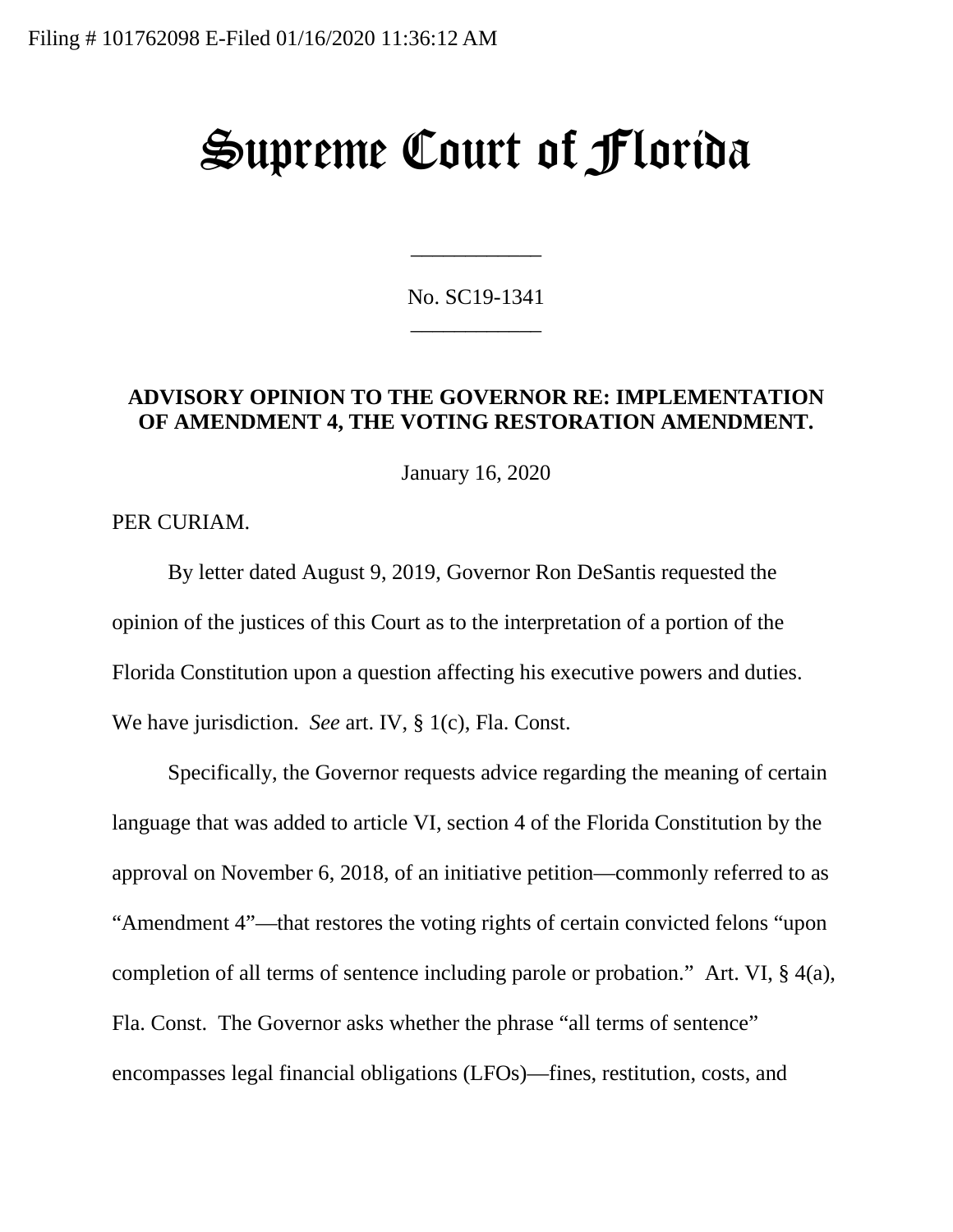fees—ordered by the sentencing court. We answer in the affirmative, concluding

that "all terms of sentence" encompasses not just durational periods but also all

LFOs imposed in conjunction with an adjudication of guilt.

The Governor's letter in relevant part states:

I request your interpretation of whether "completion of all terms of sentence" encompasses financial obligations, such as fines, fees and restitution ("legal financial obligations" or "LFOs") imposed by the court in the sentencing order.

Prior to Amendment 4's placement on the ballot, this Court was asked to determine whether the amendment met the legal requirements under Florida's Constitution. On March 6, 2017, during a colloquy between the justices and Amendment 4's sponsor, Floridians for a Fair Democracy ("Sponsor"), this Court was assured the Amendment presented a "fair question" and "clear explanation" to voters. Transcript of Oral Argument at 2, *Advisory Op. to the Attorney General Re: Voting Restoration Amend.*, 215 So. 3d 1202 (Fla. 2017) (Nos. SC16-1785 and SC16-1981). Addressing a question posed by Justice Polston as to whether "completion of [all] terms" included "full payment of any fines," the Sponsor responded, "Yes, sir . . . All terms means all terms within the four corners." *Id.* at 4. Justice Lawson similarly asked, "You said that terms of sentence includes fines and costs . . . that's the way it's generally pronounced in criminal court, would it also include restitution when it was ordered to the victim as part of the sentence?" *Id.* at 10. The Sponsor answered, "Yes." *Id.* Justice Pariente posited the inclusion of fees, fines, and restitution as part of the completion of sentence "would actually help the state because if fines, costs and restitution are a requirement . . . for those that want to vote, there's a big motivation to pay unpaid costs, fines and restitution." *Id.* at 11. Ultimately, the Court found Amendment 4 clearly and unambiguously informed voters the chief purpose of the proposed amendment was to "automatically restore voting rights to felony offenders, except those convicted of murder or felony sexual offenses, *upon completion of all terms of their sentence*." *Advisory Op.*, 215 So. 3d at 1208 (emphasis added).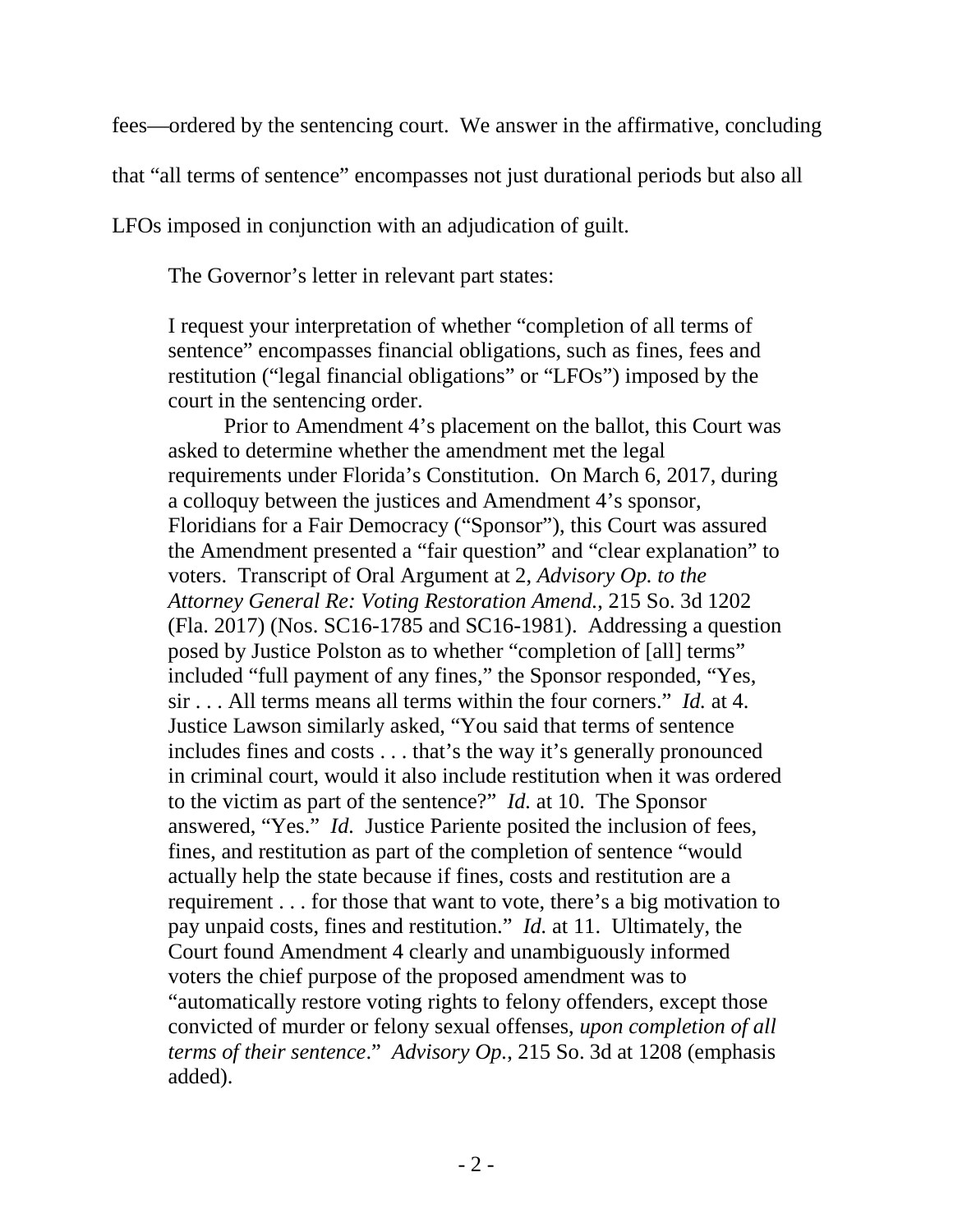In alignment with the colloquy with the Florida Supreme Court, after Amendment 4 was approved by voters, the ACLU of Florida, League of Women Voters of Florida, LatinoJustice, and the Florida Rights Restoration Coalition delivered a letter to former Secretary of State Ken Detzner regarding implementation of Amendment 4. Exhibit 1, December 13, 2018 Letter. In part, the letter explained,

The phrase "completion of all terms of sentence" includes any period of incarceration, probation, parole and financial obligations imposed as part of an individual's sentence. *The financial obligations may include restitution and fines, imposed as part of a sentence or a condition of probation under existing Florida statute. Fees not specifically identified as part of a sentence or a condition of probation are therefore not necessary for 'completion of sentence' and thus, do not need to be paid before an individual may register.* We urge the Department to take this view in reviewing eligibility of individuals registered to vote as outlined in Chapter 98, Florida Statutes.

Ex. 1, p. 3 (emphasis added).

During the 2019 Legislative Session, legislators in both chambers debated legislative implementation of Amendment 4. Ultimately, both chambers passed CS/SB 7066 and, on June 28, 2019, I signed it into law. *See* Ch. 2019-162, Laws of Fla. In relevant part, chapter 2019-162, section 25, Laws of Florida, creating section 98.0751, Florida Statutes, provided guidance on restoration of voting rights and determination of ineligibility pursuant to the amendment of Article VI, section 4 of the Florida Constitution. Section 98.0751, Florida Statutes, defines "[c]ompletion of all terms of sentence" as "any portion of a sentence that is contained in the four corners of the sentencing document." § 98.0751(2)(a), Fla. Stat. (2019). The Legislature provided five categories of terms included in the sentencing document: . . . (5) full payment of LFOs ordered by the court as part of the sentence. *See* § 98.0751(2)(a)l.-5., Fla. Stat. (2019).

On June 15, 2019, Luis Mendez filed a complaint in the Northern District of Florida seeking injunctive and declaratory relief and mandamus challenging chapter 2019-162, Laws of Florida. In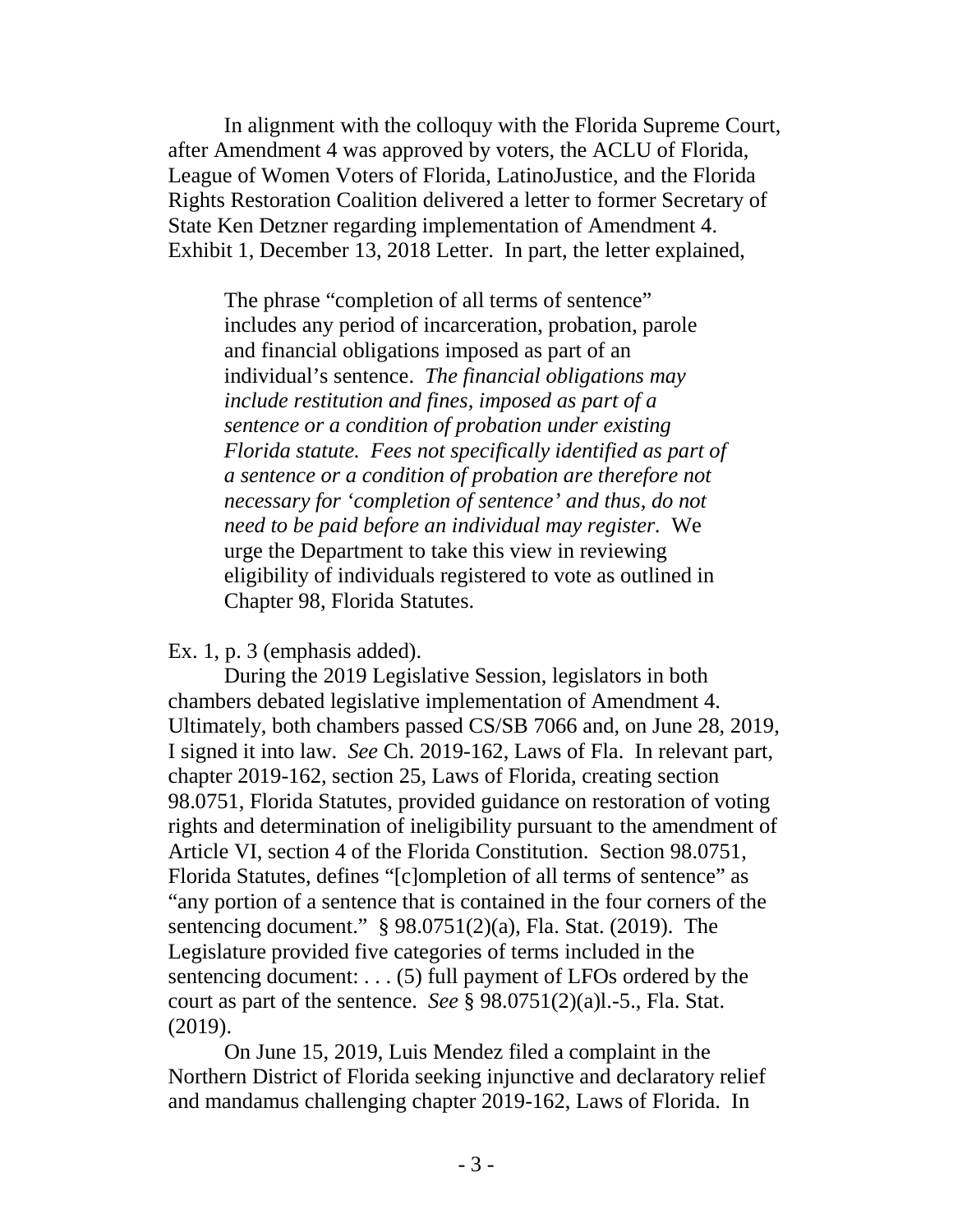part, Mendez alleges chapter 2019-162, Laws of Florida, violates Article VI, section 4 of the Florida Constitution because it adds requirements for the restoration of voting rights above what was prescribed in the Florida Constitution. Additional complaints were filed by numerous plaintiffs, including organizations referenced above, alleging provisions of chapter 2019-162, Laws of Florida violate the First, Eighth, Fourteenth and Twenty-Fourth Amendments of the United States Constitution. These challenges are only directed at chapter 2019-162, Laws of Florida, and do not question the constitutionality of Article VI, section 4 of the Florida Constitution.

Article IV, section 1(a) of the Florida Constitution prescribes the supreme executive power shall be vested in the Governor, that he "shall take care that the laws be faithfully executed" and "transact all necessary business with the officers of government." Article IV, section 6 of the Florida Constitution places direct administration and supervision of all functions of the executive branch, including the Department of State, under the constitutional authority of the Governor. *See also* § 20.02(3), Fla. Stat. (the administration of any executive branch entity shall at all times be ["]under the constitutional executive authority of the Governor"); § 20.10, Fla. Stat. (creating the Department of State, headed by the Secretary of State who is appointed by the Governor). Furthermore, the Secretary of State is the chief elections officer with the responsibility to maintain uniformity in the interpretation and implementation of voter registration and election laws. *See* § 97.012, Fla. Stat.

I, as Governor of Florida, . . . want to ensure the proper implementation of Article VI, section 4 of the Florida Constitution and, if applicable, chapter 2019-162, Laws of Florida. This includes the ability to direct the Department of State to fully implement Article VI, section 4 of the Florida Constitution by determining whether a convicted felon has completed *all* terms of their sentence, including the satisfaction of LFOs. I will not infringe on the proper restoration of an individual's right to vote under the Florida Constitution.

. . . .

Understanding there is ongoing litigation in federal court challenging chapter 2019-162, Laws of Florida under the First, Eighth, Fourteenth and Twenty-Fourth Amendments of the United States Constitution, I do not ask this Court to address any issues regarding chapter 2019-162, Laws of Florida or the United States Constitution.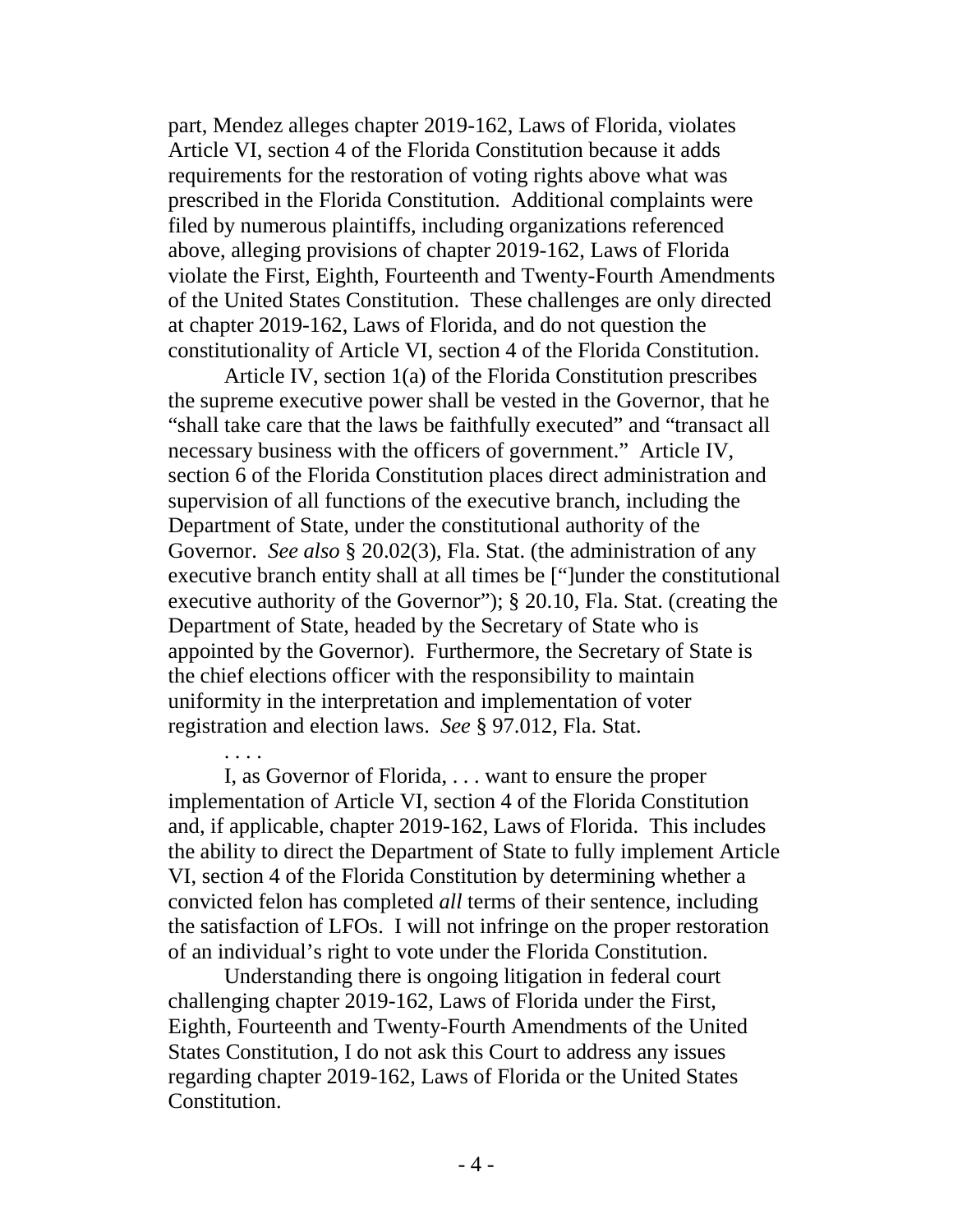Therefore, I respectfully request an opinion of the Justices of the Supreme Court of Florida as to the question of whether "completion of all terms of sentence" under Article VI, section 4 of the Florida Constitution includes the satisfaction of all legal financial obligations—namely fees, fines and restitution ordered by the court as part of a felony sentence that would otherwise render a convicted felon ineligible to vote.

Letter from Governor Ron DeSantis to Chief Justice Charles T. Canady dated

August 9, 2019, at 1-4 (some alterations in original) (footnote omitted).

After concluding that the Governor's request was within the purview of article IV, section 1(c) of the Florida Constitution, we agreed to exercise our discretion to provide an advisory opinion. We also permitted interested parties to file briefs and to present oral argument before the Court. *See* art. IV, § 1(c), Fla. Const.<sup>[1](#page-4-0)</sup> During oral argument, counsel for the Governor made clear that the Governor requests advice solely as to the narrow question of whether the phrase

 $\overline{a}$ 

<span id="page-4-0"></span><sup>1.</sup> Timely initial briefs were submitted by the following: (1) Governor Ron DeSantis; (2) The Florida Senate; and Bill Galvano, in his official capacity as President of the Florida Senate; (3) The Florida House of Representatives; (4) Secretary of State, Laurel M. Lee; (5) Adam Richardson; (6) Mark R. Schlakman, joined by The Florida Association of Criminal Defense Lawyers; (7) Fair Elections Center; (8) The American Civil Liberties Union Foundation of Florida, American Civil Liberties Union Foundation, NAACP Legal Defense and Educational Fund, Inc., Brennan Center for Justice at NYU School of Law, Florida State Conference of Branches and Youth Units of the NAACP, Orange County Branch of the NAACP, and League of Women Voters of Florida; (9) Jennifer LaVia and Carla Laroche; and (10) Bonnie Raysor, Diane Sherrill, and Lee Hoffman.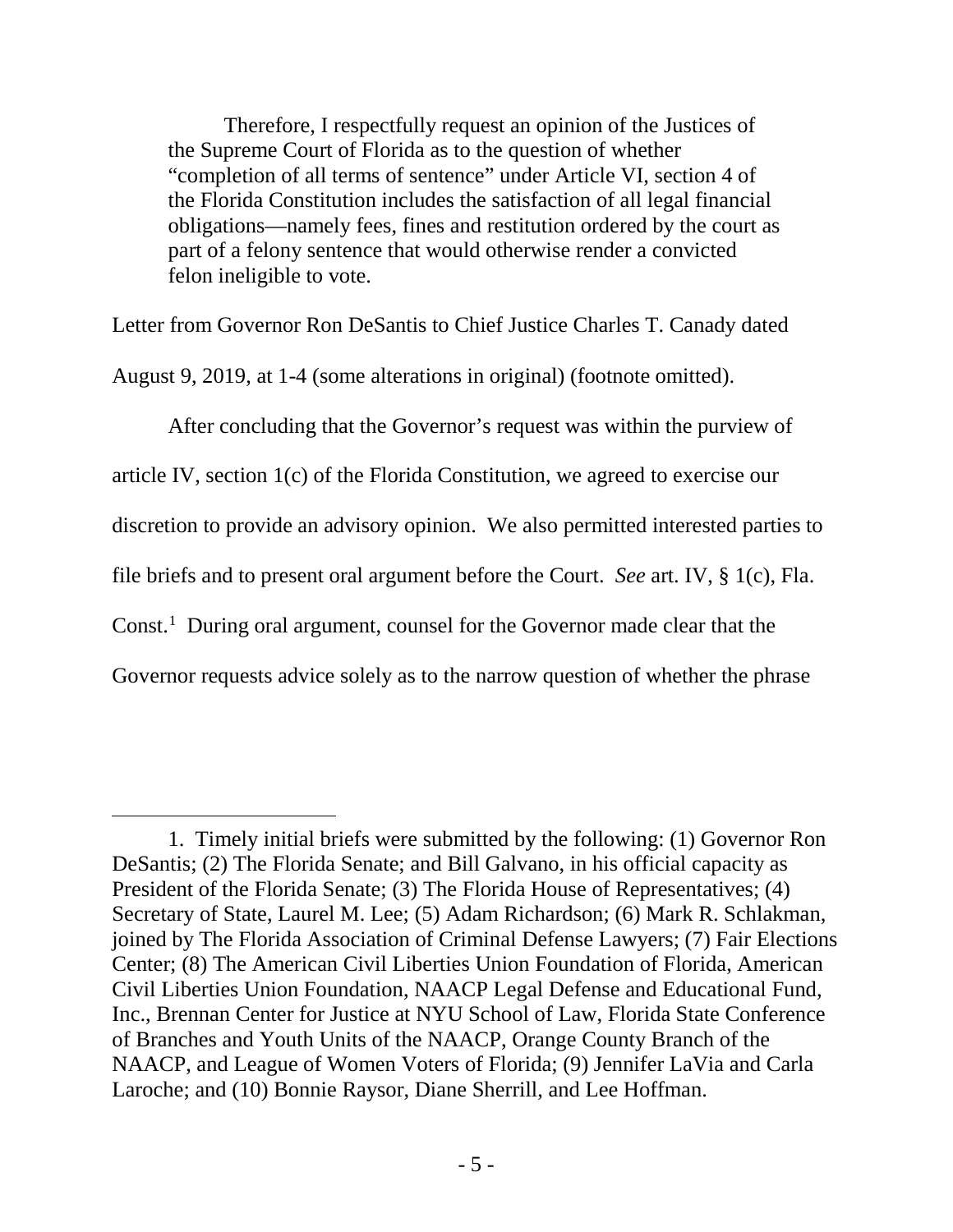"all terms of sentence" includes LFOs ordered by the sentencing court. We answer only that question.

The arguments presented by the interested parties generally fall into one of two categories. On the one hand, the Governor, the Florida Senate, the Florida House of Representatives, and the Secretary of State (collectively, the State Parties) all argue that "all terms of sentence" includes all LFOs ordered by the sentencing judge. They largely rely on plain language, case law, and the common understanding of penalties imposed for criminal acts. On the other hand, the remaining interested parties (collectively, the Non-State Parties) present varying arguments against some or all LFOs being included within the scope of "all terms of sentence." Some Non-State Parties argue that "all terms of sentence" refers to durational periods rather than to obligations and thus contemplates only periods of imprisonment and supervised release. Others assume that "all terms of sentence" refers to obligations including some LFOs, but they argue for the exclusion of certain LFOs. These latter Non-State Parties focus on what they label as punitive aspects of a sentence and on what they consider to be the technical components of a criminal sentence.

The answer to the Governor's question largely turns on whether "all terms of sentence" encompasses all obligations or only durational periods. We conclude that the phrase, when read and understood in context, plainly refers to obligations

- 6 -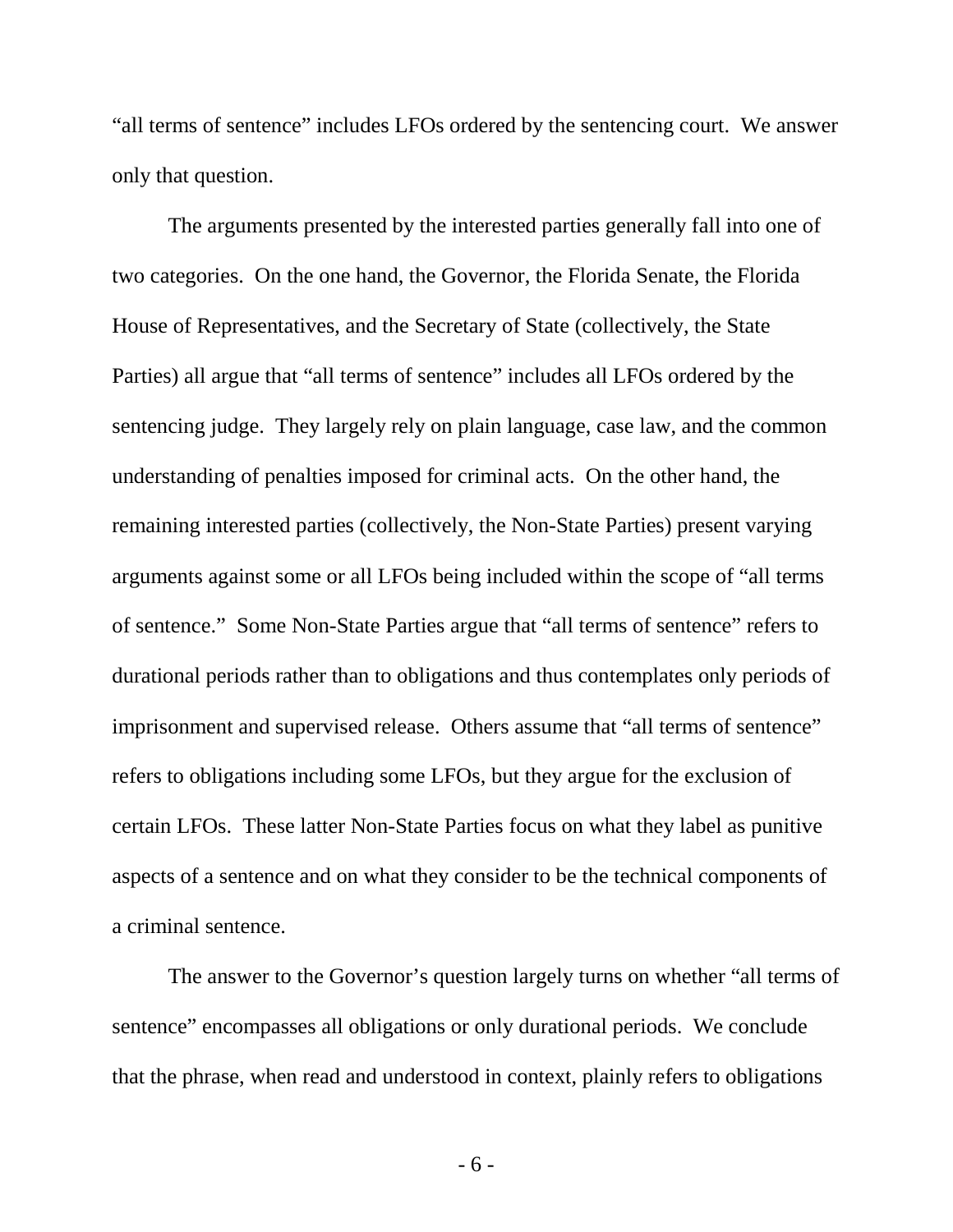and includes "all"—not some—LFOs imposed in conjunction with an adjudication of guilt. Before explaining our opinion, we briefly address our jurisdiction as well as the Secretary of State's concerns that the events leading up to the adoption of Amendment 4 and the subsequent legal challenges to chapter 2019-162 amount to a "bait and switch" attempt to amend our State's governing document.

#### **JURISDICTION**

Article IV, section 1(c) of the Florida Constitution authorizes the Governor to "request in writing the opinion of the justices of the supreme court as to the interpretation of any portion of this constitution upon any question affecting the governor's executive powers and duties." Upon receiving such a request, "the justices shall determine whether the request is within the purview of article IV, section  $1(c)$ ." Fla. R. App. P. 9.500(b). Here, we readily concluded that the Governor's question is answerable. In particular, the question affects the Governor's constitutional responsibility to "take care that the laws be faithfully executed," art. IV, § 1(a), Fla. Const., and the exercise of his clemency powers, art. IV, § 8(a), Fla. Const.

Certain Non-State Parties nevertheless question our jurisdiction, but their arguments are meritless. These Non-State Parties argue, for example, that it is inappropriate for this Court to issue an advisory opinion on the constitutionality of a statute and that the Governor in effect impermissibly seeks advice regarding the

- 7 -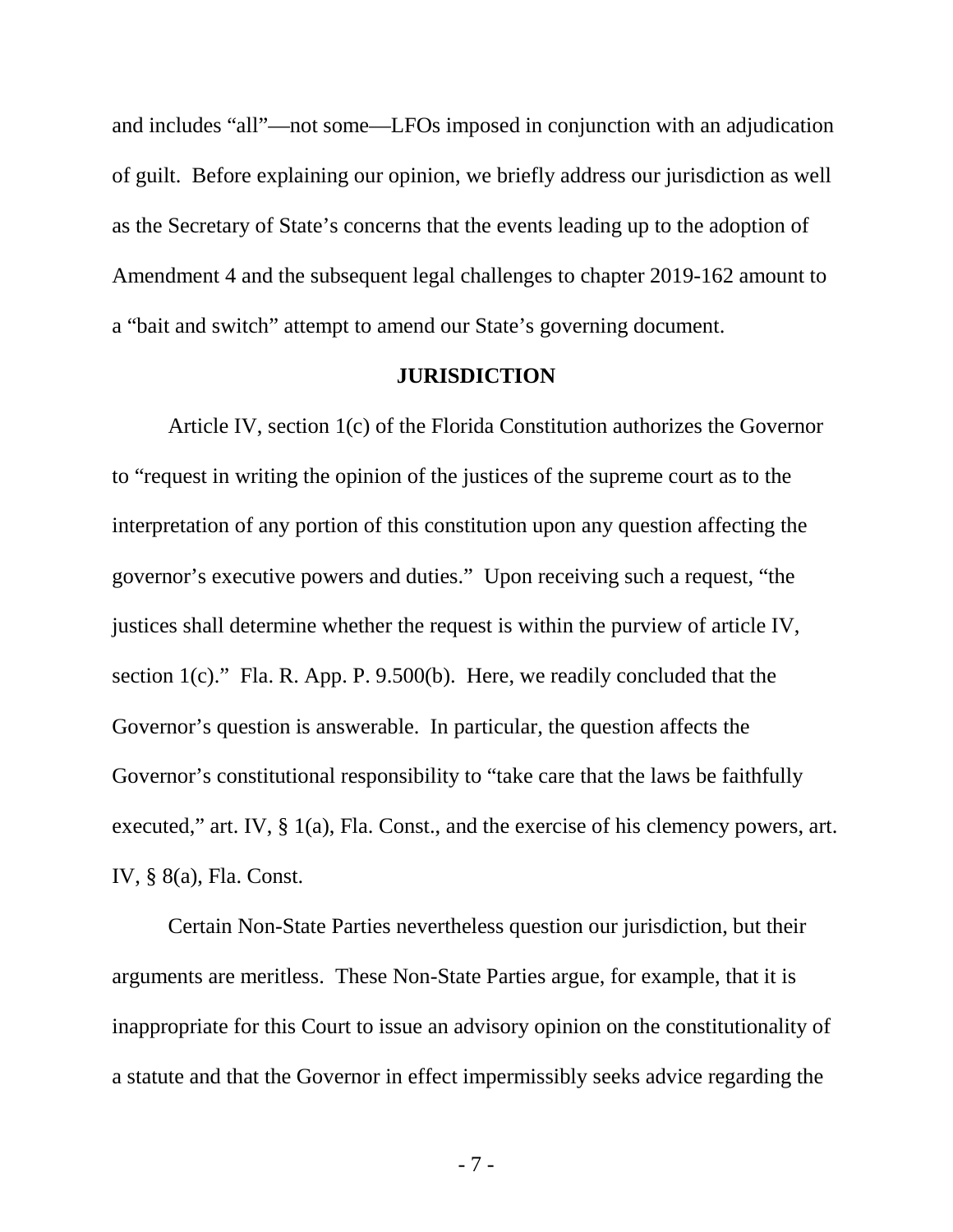necessity or validity of chapter 2019-162 and the interpretation of its provisions. But neither the existence of chapter 2019-162 nor the possibility that our advice may touch upon that legislation precludes us from answering the Governor's question. Indeed, though the Governor's request does not ask us directly to address the constitutionality of chapter 2019-162, we note that this Court since 1968[2](#page-7-0) has issued advisory opinions to the Governor addressing the validity of legislation that affected his executive powers and duties. *E.g.*, *In re Advisory Opinion of Governor Civil Rights*, 306 So. 2d 520, 521-22 (Fla. 1975) (concluding that the Florida Correctional Reform Act of 1974—an act that had already been signed into law and that purported to reinstate the civil rights of convicted felons under certain circumstances—"constitute[d] a clear infringement upon the constitutional power of the Governor to restore civil rights" $)$ .<sup>[3](#page-7-1)</sup> In any event, given the narrow question presented here, we need not address chapter 2019-162.

 $\overline{a}$ 

<span id="page-7-0"></span><sup>2.</sup> The 1968 Constitution for the first time permitted interested parties to be heard in advisory opinion cases. *See In re Advisory Opinion to Governor*, 243 So. 2d 573, 576 (Fla. 1971) (examining the constitutionality of a proposed corporate income tax and recognizing that "Section 1(c), Article IV, Constitution of 1968, enlarged to some extent the power of this Court to be of assistance"); *Opinion to the Governor*, 239 So. 2d 1, 8 (Fla. 1970) (examining the constitutionality of the 1970 General Appropriations Act and recognizing that it was "noteworthy that in the 1968 constitutional revision, authority and direction were given this Court to permit interested persons to be heard").

<span id="page-7-1"></span><sup>3.</sup> *Civil Rights* reiterated this Court's long-held view "that the power of pardon is reposed exclusively in the . . . executive" and is not to be infringed upon by the other branches. 306 So. 2d at 522; *see also Sullivan v. Askew*, 348 So. 2d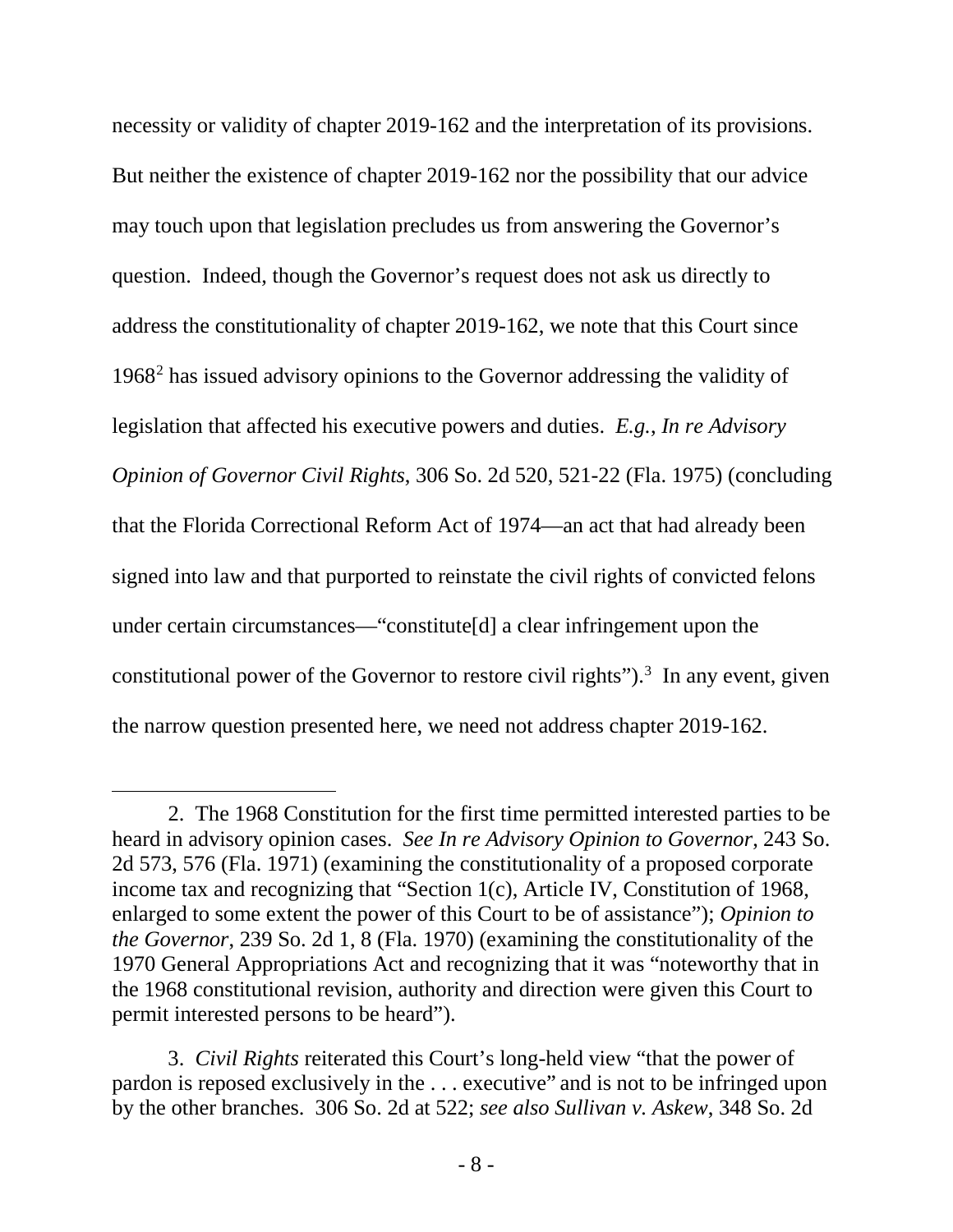These Non-State Parties additionally argue among other things that the Governor's request impermissibly concerns the duties of his subordinates rather than his sole authority. But in *Advisory Opinion to Governor—1996 Amendment 5 (Everglades)*, 706 So. 2d 278, 280-81 (Fla. 1997), this Court's conclusion that the question there fell "within the purview of article IV, section 1(c)" was based in part on the fact that the constitutional amendment at issue directly affected the Governor's constitutional duty to faithfully execute the laws, including the duty to provide certain agencies "with direction as to their enforcement responsibilities." Here, the Governor's question about the meaning of Amendment 4 similarly affects among other things his general constitutional duties, including the duty to provide the Department of State with necessary direction regarding the implementation of voter registration laws.

The Governor's request satisfies the requirements of article IV, section 1(c).

## **AMENDMENT 4—BACKGROUND**

Prior to Amendment 4's adoption, article VI, section 4(a) of the Florida Constitution permanently disenfranchised all felons absent a grant of executive clemency. *See Richardson v. Ramirez*, 418 U.S. 24, 54 (1974) ("[T]he exclusion

 $\overline{a}$ 

<sup>312, 315 (</sup>Fla. 1977) (noting that article IV, section 8 of the Florida Constitution "vest[ed] sole, unrestricted, unlimited discretion exclusively in the executive" in restoring civil rights).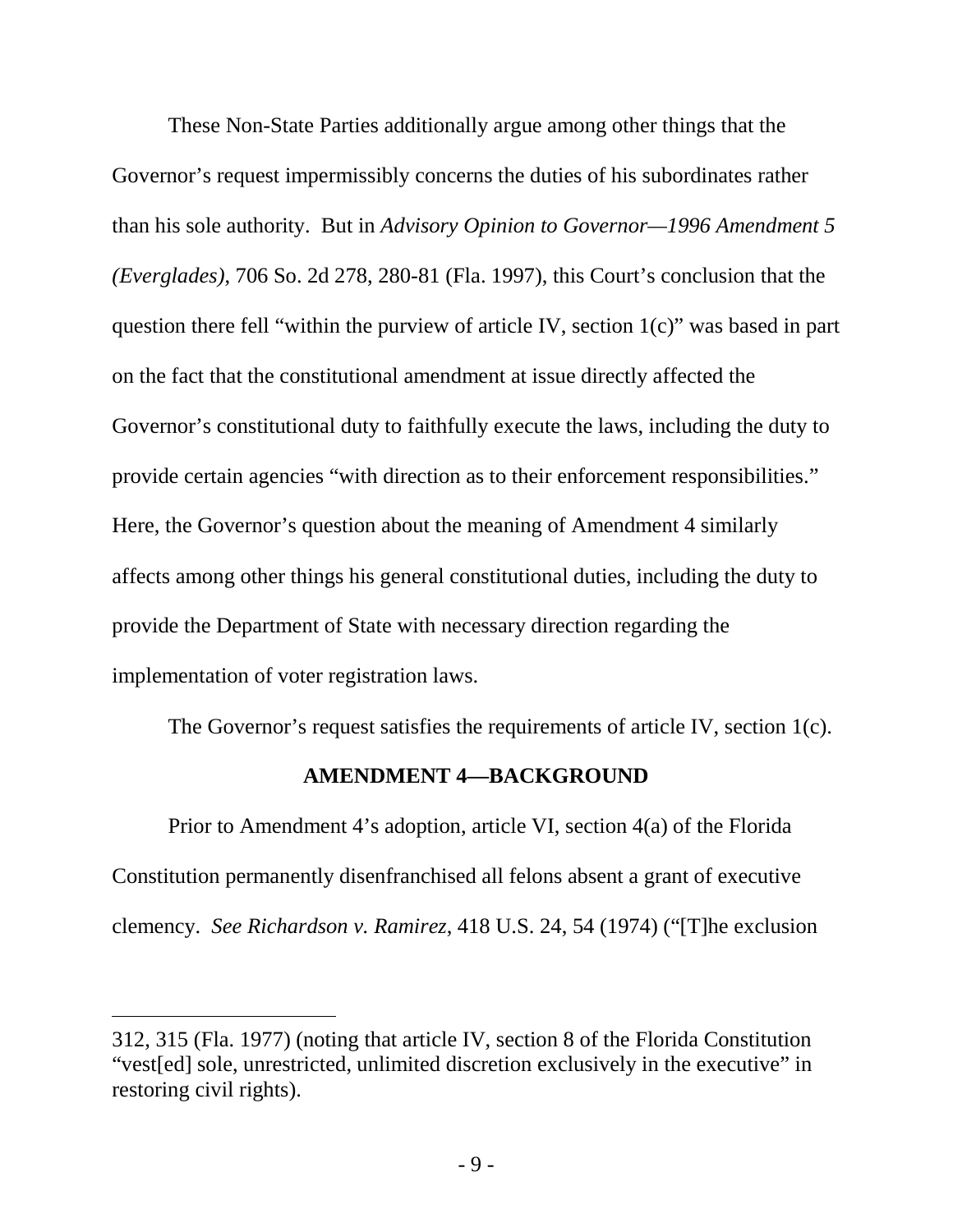of felons from the vote has an affirmative sanction in § 2 of the Fourteenth

Amendment . . . ."). The text of Amendment 4, which amended article VI, section

4, provided in pertinent part:

Article VI, Section 4. **Disqualifications.—**

(a) No person convicted of a felony, or adjudicated in this or any other state to be mentally incompetent, shall be qualified to vote or hold office until restoration of civil rights or removal of disability. Except as provided in subsection (b) of this section, any disqualification from voting arising from a felony conviction shall terminate and voting rights shall be restored upon completion of all terms of sentence including parole or probation.

(b) No person convicted of murder or a felony sexual offense shall be qualified to vote until restoration of civil rights.

In 2016—two years before the voters approved Amendment 4—this Court was asked by the Attorney General whether Amendment 4 met the legal requirements for placement on the ballot. *Advisory Op. to Att'y Gen. re Voting Restoration Amendment*, 215 So. 3d 1202 (Fla. 2017). This Court unanimously answered in the affirmative. *Id.* at 1209. In its brief to this Court arguing in support of Amendment 4 being placed on the ballot, Amendment 4's sponsor, Floridians for a Fair Democracy (the Sponsor), asserted: "Specifically, the drafters intend that individuals with felony convictions, excluding those convicted of murder or a felony sexual offense, will automatically regain their right to vote *upon fulfillment of all obligations imposed under their criminal sentence*." Initial Brief of Sponsor at 2, *Advisory Op. to Att'y Gen. re Voting Restoration*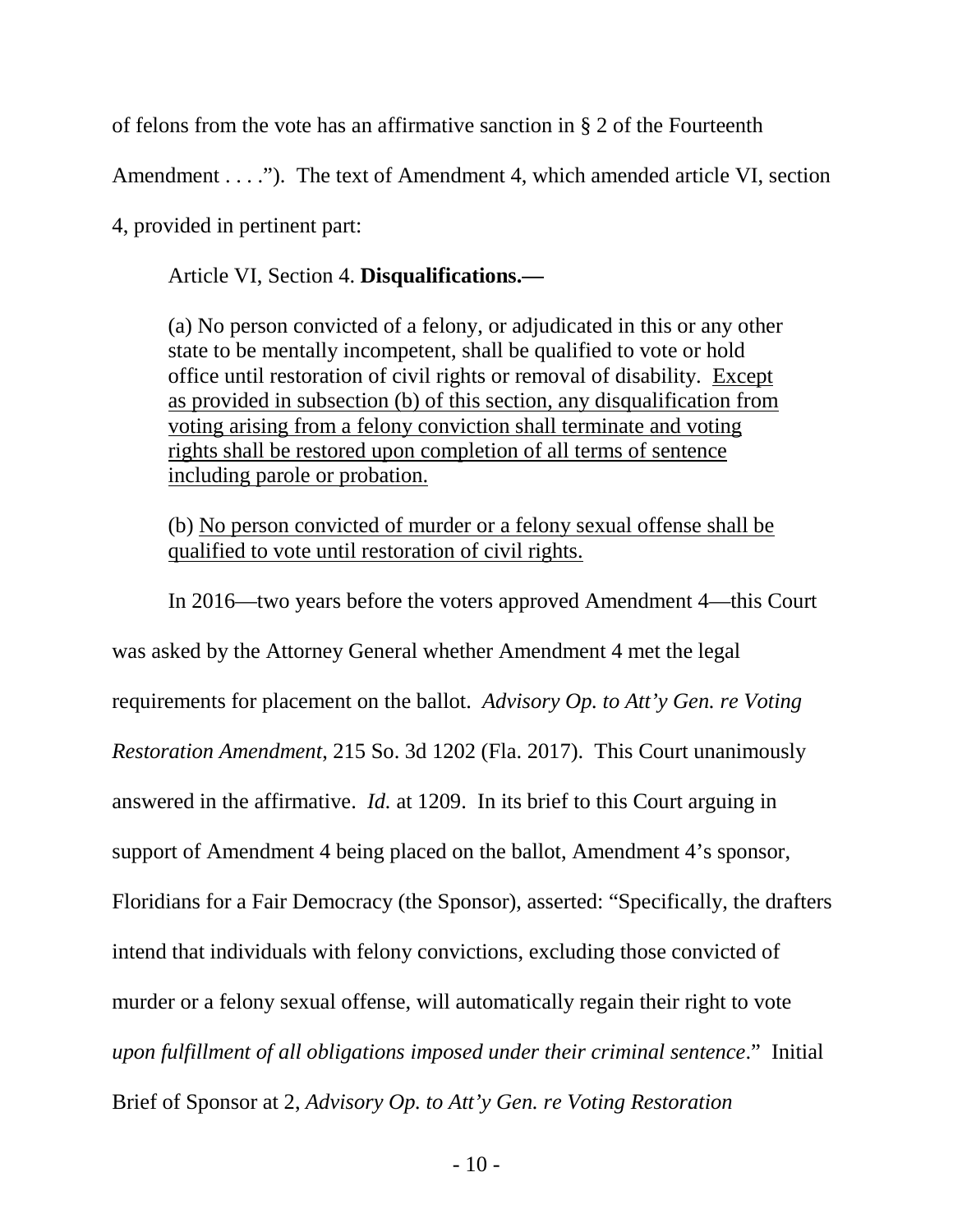*Amendment*, 215 So. 3d 1202 (Fla. 2017) (Nos. SC16-1785 & SC16-1981) (emphasis added). In other words, the Sponsor intended that "all terms" refer to obligations, not durational periods. No briefs were submitted in opposition to Amendment 4.

Oral argument in that case took place on March 6, 2017. During the oral argument, counsel for the Sponsor stated—consistent with the Sponsor's brief that the operative language in Amendment 4 "means all matters—anything that a judge puts into a sentence." As noted in the Governor's letter, that oral argument involved discussion of LFOs—including fines, costs, and restitution—as well as the process for confirming payment of LFOs. Counsel for the Sponsor summed up by reiterating that Amendment 4 was intended to be "a restoration of voting rights under these specific conditions." It is beyond dispute that the Sponsor expressed the intention that "all terms of sentence" include all LFOs ordered by the sentencing judge.

As the Secretary notes here, the Sponsor advertised a similar message to the voting public via its "Paid Political Advertisement" website. *See* Initial Brief of Secretary of State at 7, and App. at 33-68. Among other things, the website states in bold-italicized text that "Amendment 4 restores the eligibility to vote to people with past felony convictions who *fully complete* their entire sentence – including any probation, parole, and restitution – before earning back the eligibility to vote."

- 11 -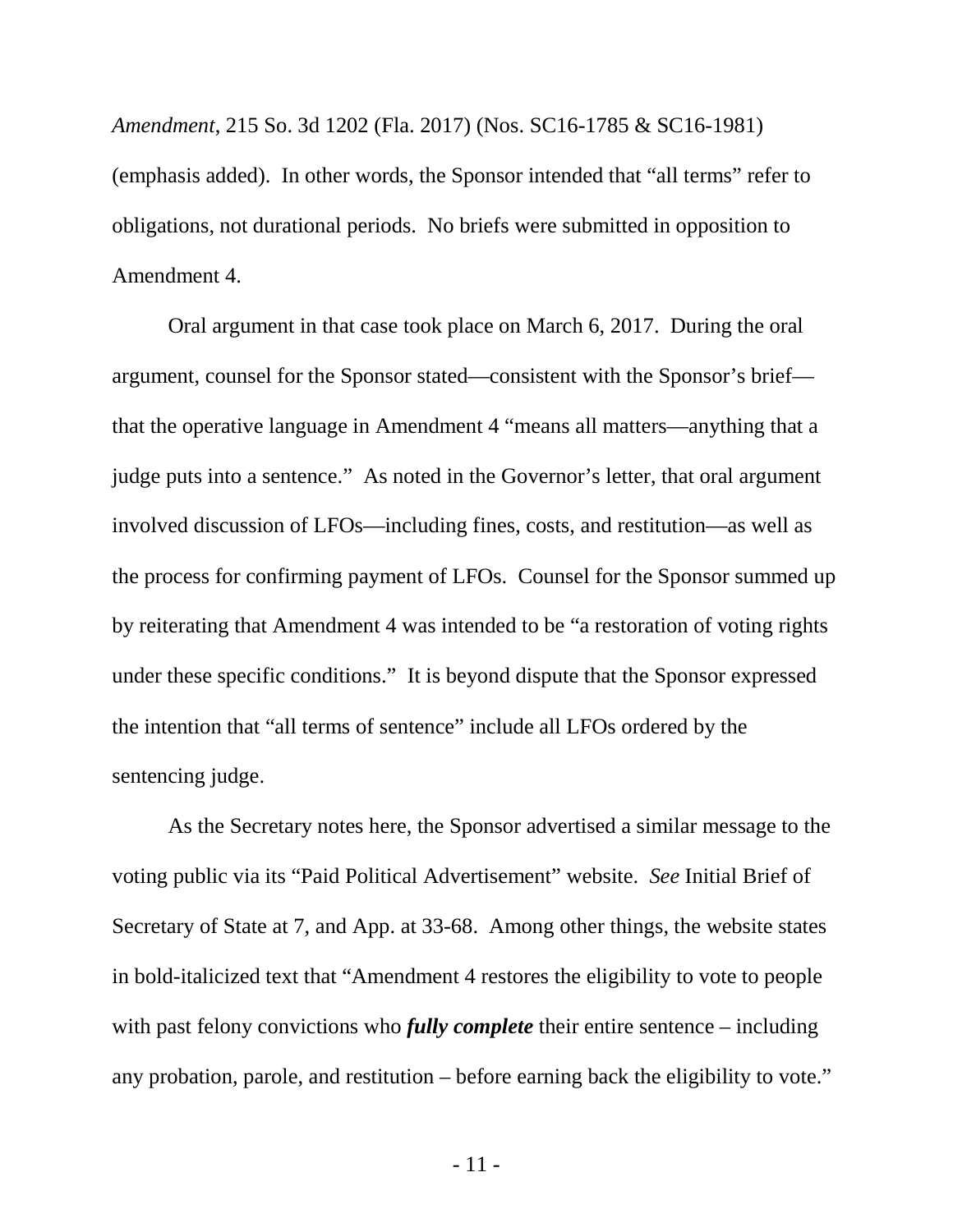As the Secretary also notes, similar messages were disseminated by some of the very same nonprofit organizations that are currently involved in the lawsuits challenging chapter 2019-162 and that now argue to this Court that "all terms of sentence" simply refers to durational periods. *See* Initial Brief of Secretary at 9. For example, the American Civil Liberties Union Foundation of Florida (ACLU of Florida) in its 2018 voter guide informed voters that Amendment 4 "includ[ed] any probation, parole, fines, or restitution." *See id.* at 7, and App. at 69. Indeed, the ACLU of Florida and other organizations along with the Sponsor spread a consistent message before and after Amendment 4's adoption. As noted in the Governor's letter, the signatories of the December 2018 letter to then-Secretary Detzner asserting in part that Amendment 4 required payment of "financial obligations imposed as part of an individual's sentence" included the ACLU of Florida as well as Florida Rights Restoration Coalition, the organization that, according to the Secretary, created the Sponsor. [4](#page-11-0)

Although the representations to this Court and to the public close the door on any credible suggestion that "all terms of sentence" was *intended* by the Sponsor to refer only to durational periods, we need not address whether Amendment 4

 $\overline{a}$ 

<span id="page-11-0"></span><sup>4.</sup> In a subsequent March 2019 letter to current Secretary Lee, those same organizations and others identified themselves as the "organizations that led the effort to pass Amendment 4." *See* Initial Brief of Governor at 5, and App. at 8, 12.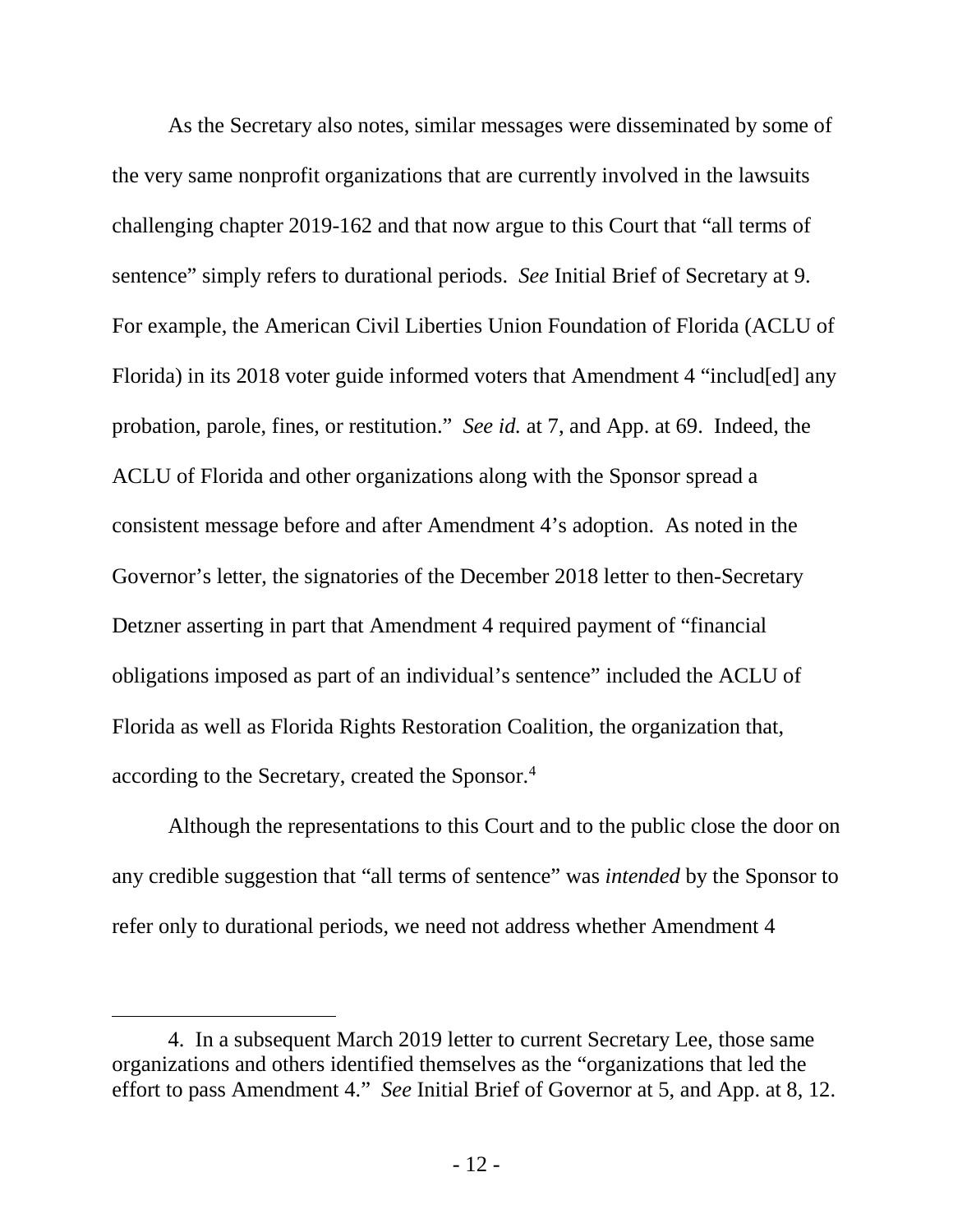involved a "bait and switch" attempt to amend our State's constitution. Indeed, our opinion is based not on the Sponsor's subjective intent or campaign statements, but rather on the objective meaning of the constitutional text. The language at issue, read in context, has an unambiguous "ordinary meaning" that the voters "would most likely understand," *Everglades*, 706 So. 2d at 283, to encompass obligations including LFOs. The Sponsor's expressed intent and campaign statements simply are consistent with that ordinary meaning that would have been understood by the voters.

#### **ANALYSIS**

The Governor asks whether the phrase "all terms of sentence," as used in article VI, section 4, encompasses LFOs imposed by the sentencing court. The interpretation of a constitutional provision involves "a question of law." *Crist v. Fla. Ass'n of Criminal Def. Lawyers, Inc.* (*FACDL*), 978 So. 2d 134, 139 (Fla. 2008). In interpreting constitutional language, "this Court follows principles parallel to those of statutory interpretation. First and foremost, this Court must examine the actual language used in the Constitution. If that language is clear, unambiguous, and addresses the matter in issue," then our task is at an end. *Graham v. Haridopolos*, 108 So. 3d 597, 603 (Fla. 2013) (quoting *FACDL*, 978 So. 2d at 139-40).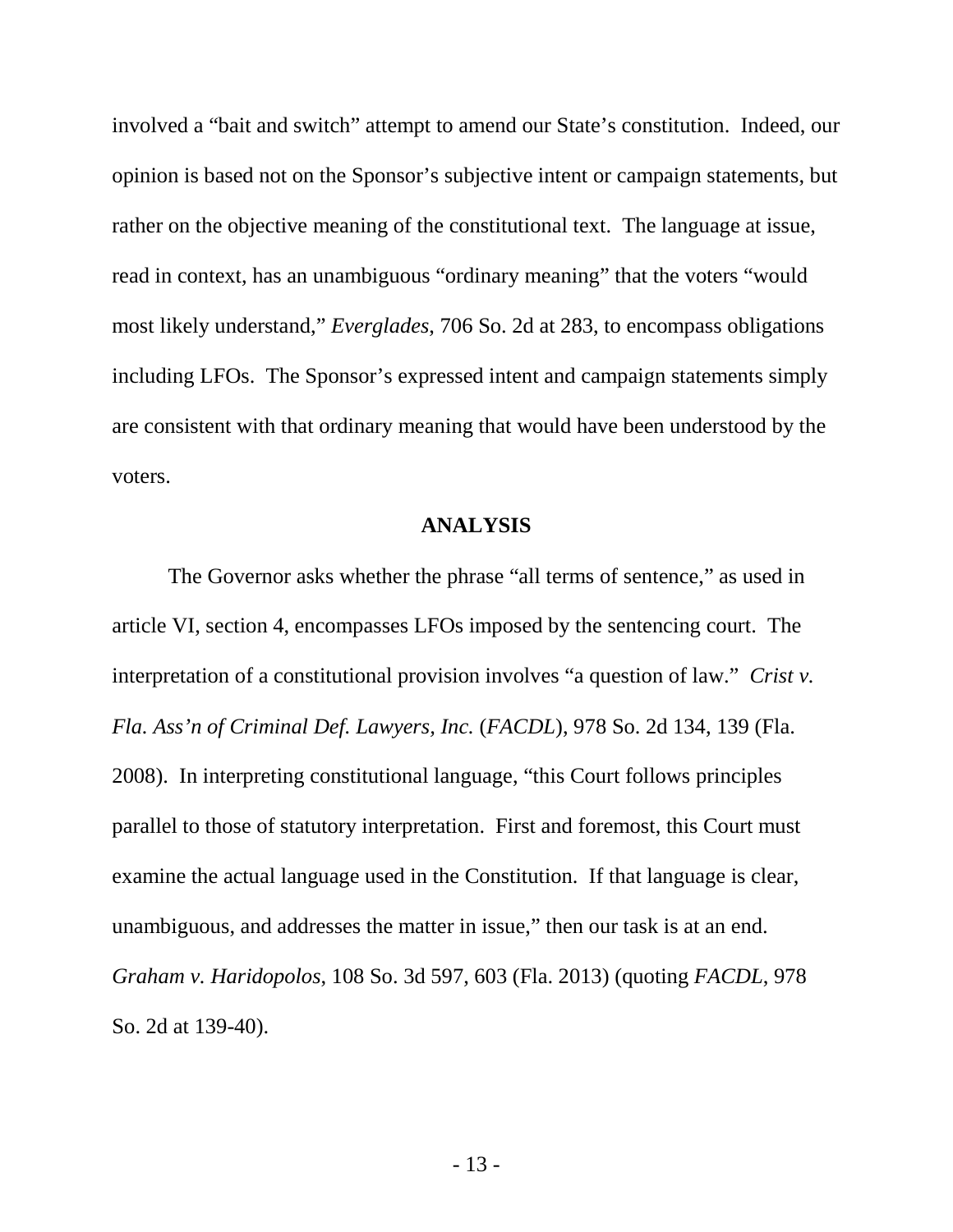But this Court has sometimes suggested that the first step in construing a constitutional provision may involve something other than determining the objective meaning of the text. *See, e.g.*, *Williams v. Smith*, 360 So. 2d 417, 419 (Fla. 1978) ("In construing the Constitution, we first seek to ascertain the intent of the framers and voters, and to interpret the provision before us in the way that will best fulfill that intent."). We believe that such statements can be misleading because they may be understood to shift the focus of interpretation from the text and its context to extraneous considerations. And such extraneous considerations can result in the judicial imposition of meaning that the text cannot bear, either through expansion or contraction of the meaning carried by the text. We therefore adhere to the "supremacy-of-text principle": "The words of a governing text are of paramount concern, and what they convey, in their context, is what the text means." Antonin Scalia & Bryan A. Garner, *Reading Law: The Interpretation of Legal Texts* 56 (2012).

We also adhere to the view expressed long ago by Justice Joseph Story concerning the interpretation of constitutional texts (a view equally applicable to other texts): "[E]very word employed in the constitution is to be expounded in its plain, obvious, and common sense, unless the context furnishes some ground to control, qualify, or enlarge it." Joseph Story, *Commentaries on the Constitution of the United States* 157-58 (1833), *quoted in* Scalia & Garner, *Reading Law* at 69.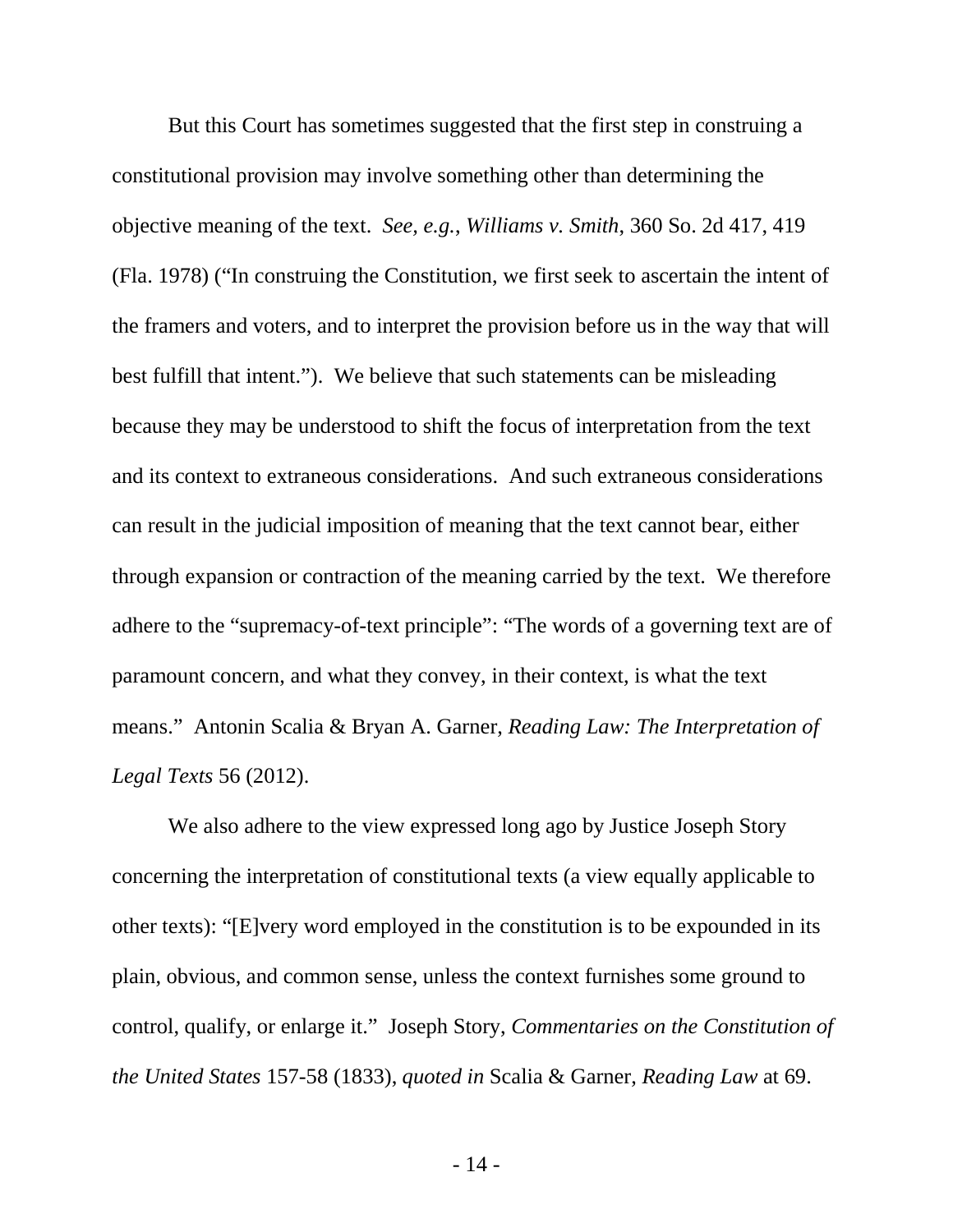This Court in construing constitutional language approved by the voters often "looks to dictionary definitions of the terms because we recognize that, 'in general, a dictionary may provide the popular and common-sense meaning of terms presented to the voters.' " *Advisory Op. to Att'y Gen. re Use of Marijuana for Certain Med. Conditions*, 132 So. 3d 786, 800 (Fla. 2014) (quoting *Everglades*, 706 So. 2d at 282). The dictionary meaning of the word "terms," when viewed in isolation, can refer either to multiple durational periods or to multiple obligations or conditions. *See The American Heritage Dictionary* 1796 (5th ed. 2011) (defining "term" as "[a] limited or established period of time that something is supposed to last, as . . . a prison sentence"; and as "a condition").

But the fact that the word "terms" itself can carry different meanings does not render the phrase "all terms of sentence," as used in Amendment 4, susceptible to more than one natural reading. *See Smith v. United States*, 508 U.S. 223, 233 (1993) ("[A] single word cannot be read in isolation . . . ."). As the Supreme Court has explained, "II is a 'fundamental principle of statutory construction (and, indeed, of language itself) that the meaning of a word cannot be determined in isolation, but must be drawn from the context in which it is used.' " *Textron Lycoming Reciprocating Engine Div., Avco Corp. v. United Auto., Aerospace, Agric. Implement Workers of Am., Int'l Union*, 523 U.S. 653, 657 (1998) (quoting *Deal v. United States*, 508 U.S. 129, 132 (1993)). And when viewed in context,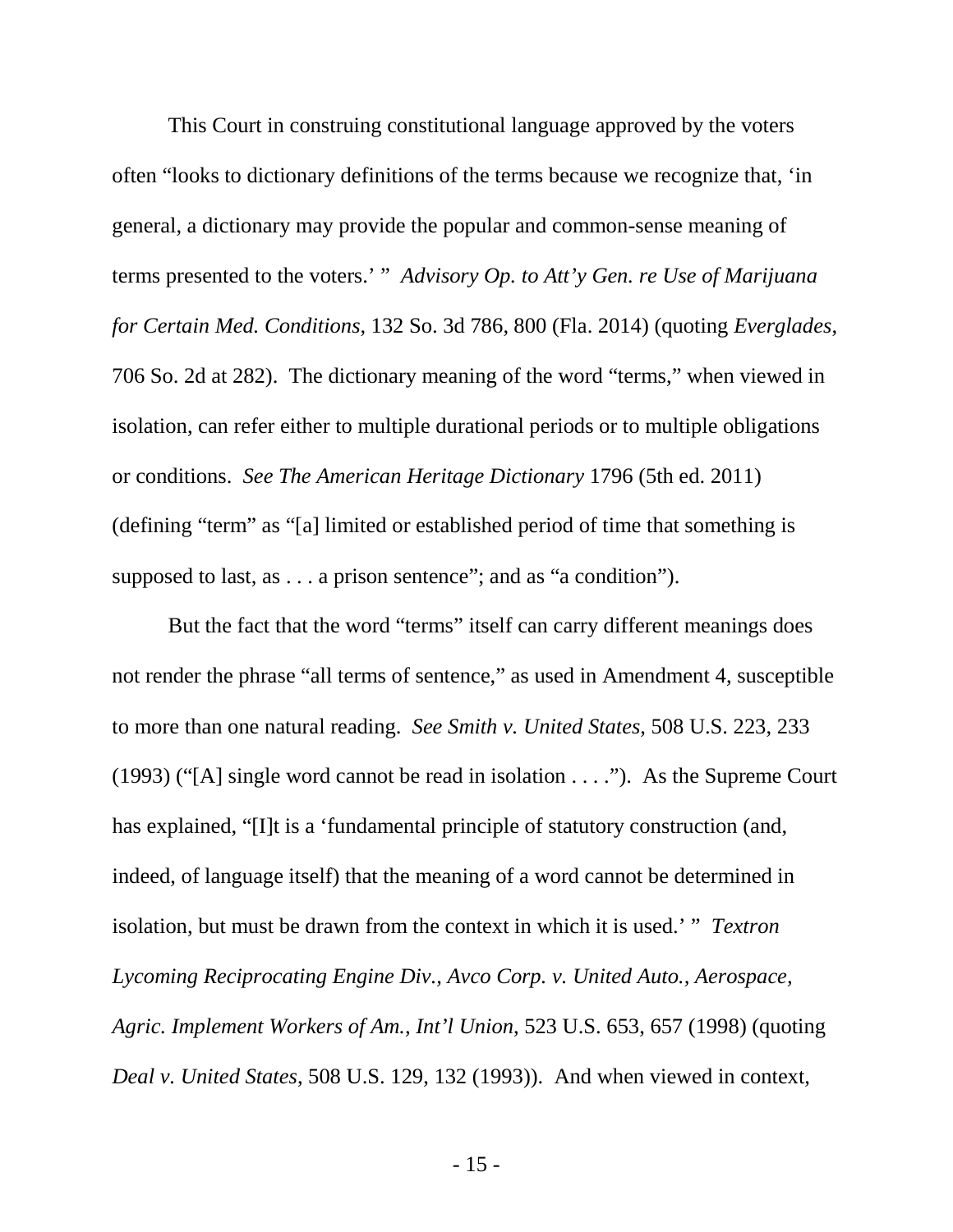"all terms of sentence" has only one natural reading—one that refers to all obligations, not just durational periods.

As the Governor and others correctly note, Amendment 4 refers to the voting disqualification arising from "a felony conviction" and later refers to "all terms of" the singular "sentence" resulting from that singular conviction. *See* art. VI, § 4(a), Fla. Const. We know from its explicit reference to "parole or probation" that Amendment 4 uses the term "sentence" to designate more than just imprisonment. And an overall "sentence"—as that word is used in Amendment 4—is naturally viewed as having only one durational term rather than multiple durational terms.

For example, in *Ramirez*, in which the Supreme Court concluded that the Fourteenth Amendment affirmatively authorizes felon disenfranchisement, the Court despite referring collectively to the respondents' "terms of incarceration and parole," 418 U.S. at 34, referred in the singular to an individual felon having "completed the serving of his term," 418 U.S. at 55; *see also id.* at 56-57 (Marshall, J., dissenting) ("Each of the respondents . . . had fully served his term of incarceration and parole."). It would be entirely unnatural, of course, to say that a felon convicted of a singular felony had "completed the serving of his terms" when the time of his incarceration and parole had been completed. Although a singular, overall "sentence" naturally has only one durational term (albeit sometimes with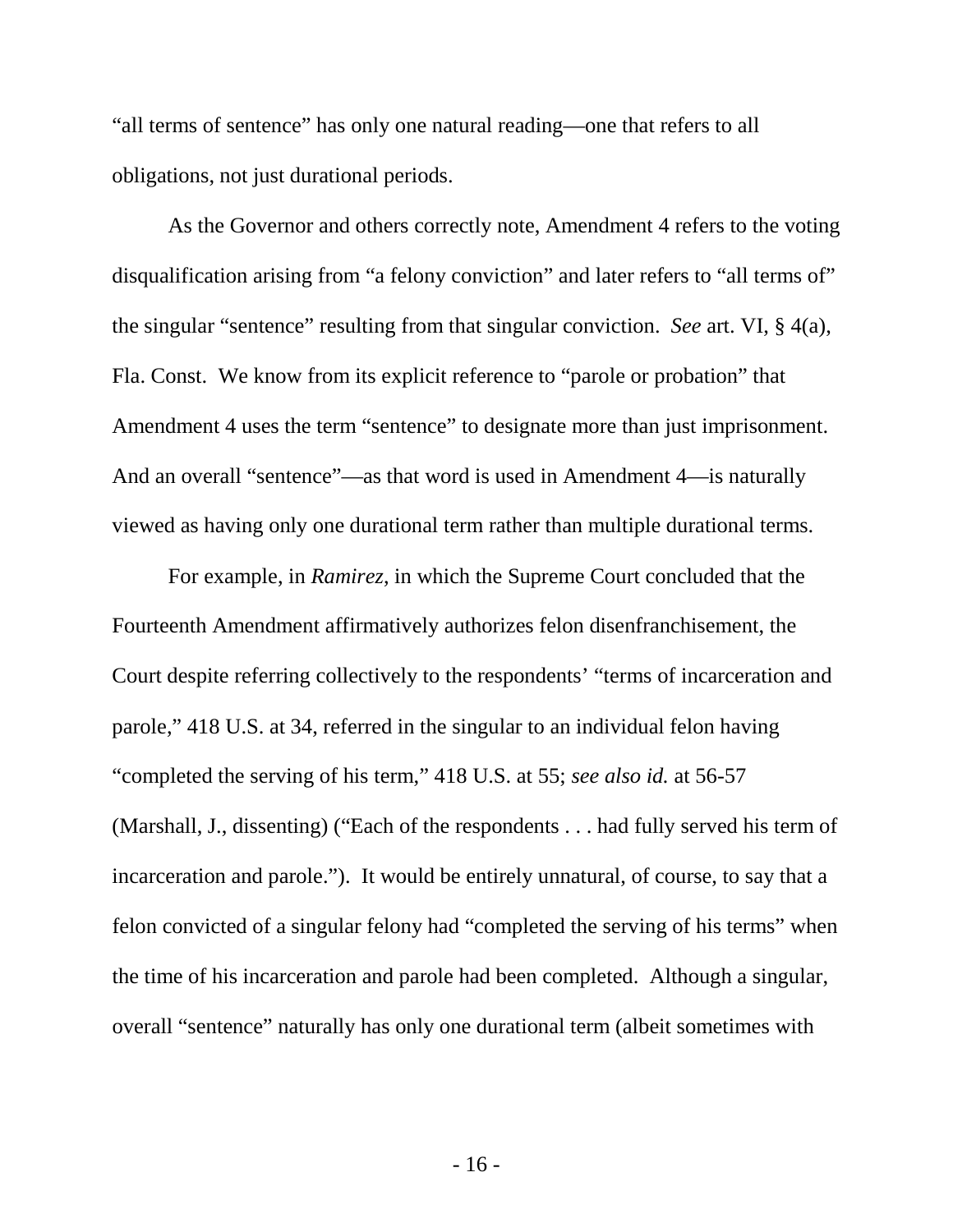distinct components), it can have multiple conditions or obligations—i.e., "terms." Indeed, that is the only natural reading of "all terms of sentence."

Certain Non-State Parties advance various arguments for why we should in fact read the words "all terms" to refer solely to durational periods. We are not persuaded by their arguments.

At first blush, the strongest argument advanced by these Non-State Parties is a contextual one. They note that Amendment 4 does not expressly mention LFOs but does mention "parole or probation," which are forms of supervised release that, like incarceration, can each be said to have a durational "term." They thus argue that those two forms of supervised release provide an "illustrative list" to guide this Court "in [its] interpretation of" Amendment 4. *White v. Mederi Caretenders Visiting Servs. of Se. Fla., LLC*, 226 So. 3d 774, 784 (Fla. 2017). This line of reasoning, however, is ultimately premised upon two canons of construction that do not apply in this context.

First, under the *expressio unius est exclusio alterius* canon, "the mention of one thing implies the exclusion of another." *Id.* at 781. But this Court has noted that "[g]enerally, it is improper to apply *expressio unius* to a statute in which the Legislature used the word 'include,' " as that is "a word of expansion, not one of limitation." *Id.* Here, the phrase "parole or probation" comes immediately after the word "including."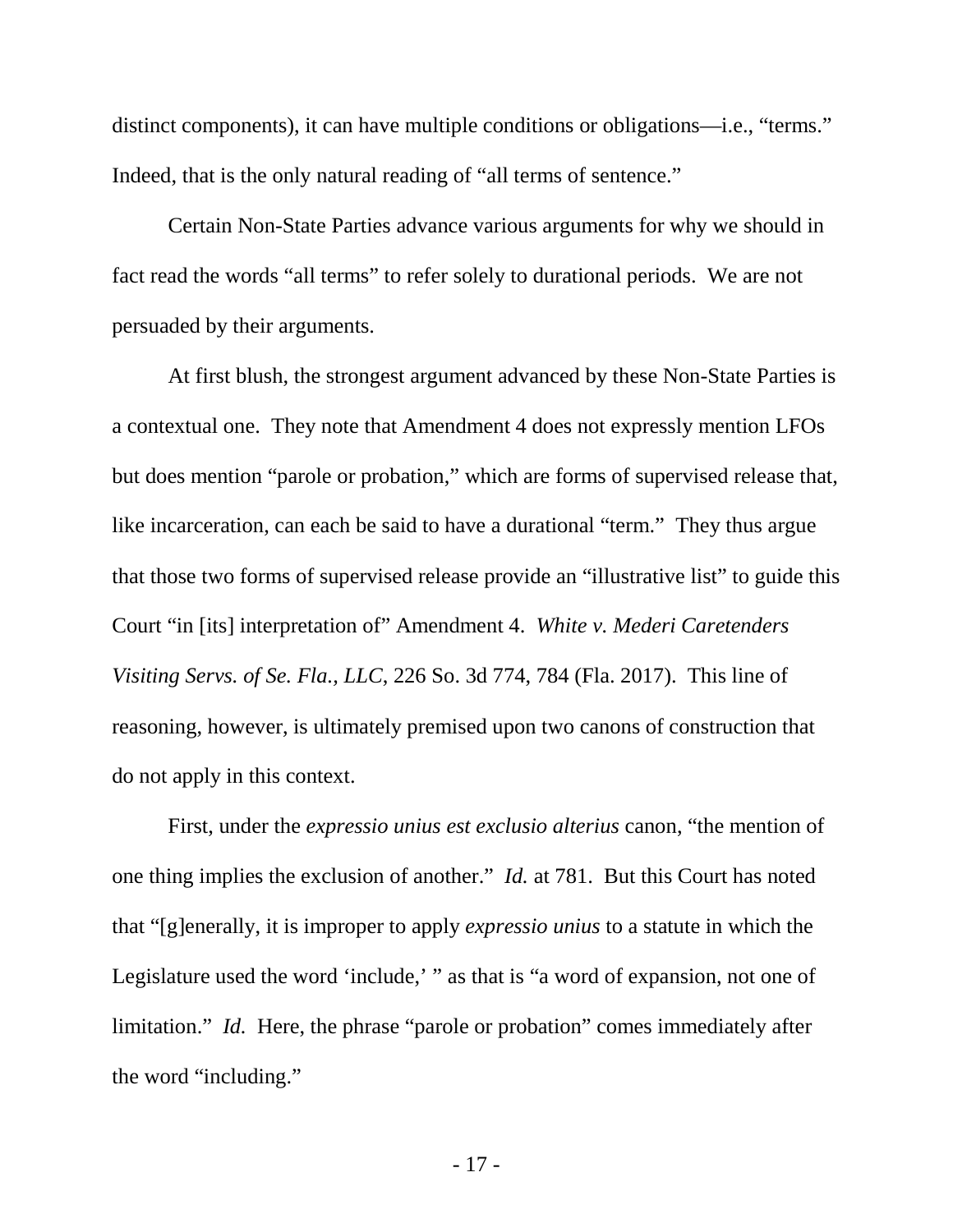Second, under the *ejusdem generis* canon, "where general words or phrases follow an enumeration of specific words or phrases, 'the general words are construed as applying to the same kind or class as those that are specifically mentioned.' " *Marijuana for Certain Med. Conditions*, 132 So. 3d at 801 (quoting *Fayad v. Clarendon Nat'l Ins. Co.*, 899 So. 2d 1082, 1088-89 (Fla. 2005)). Application of the canon thus requires that the enumeration of specifics precede the general words. But Amendment 4 involves the exact opposite: the specific words ("parole or probation") follow the general words ("all terms").

A glaring problem with the arguments advanced by these Non-State Parties is that their preferred reading of Amendment 4 effectively renders superfluous the words "all terms of" in the constitutional text. These Non-State Parties interpret Amendment 4 as if it had *omitted* the words "all terms of" and simply read: "upon completion of sentence including parole or probation." The words "all terms of" serve no meaningful purpose under the reading advanced by these Non-State Parties. This Court, of course, ordinarily avoids interpretations that "render any language superfluous." *Dep't of Envtl. Prot. v. Millender*, 666 So. 2d 882, 886 (Fla. 1996). Indeed, just as we do not "add words" to a constitutional provision, we are similarly "not at liberty to . . . ignore words that were expressly placed there at the time of adoption of the provision." *Pleus v. Crist*, 14 So. 3d 941, 945 (Fla. 2009).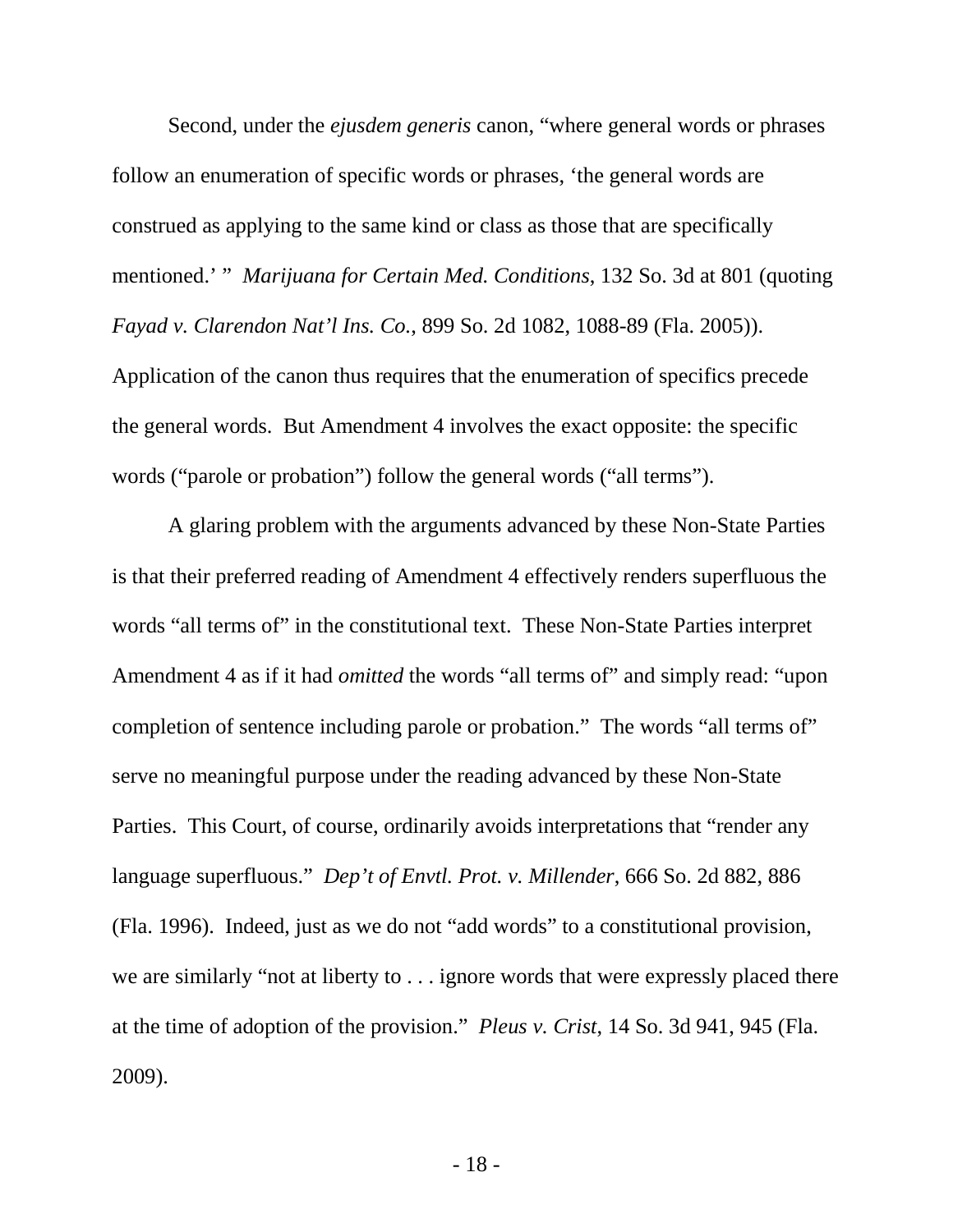In the end, Amendment 4 was not drafted to require completion of "the term of sentence including parole or probation." Nor was it drafted to require completion of "all terms of . . . incarceration, probation, and parole." *Johnson v. Governor of State of Fla.*, 405 F.3d 1214, 1216 (11th Cir. 2005) (describing the status of members of plaintiff class in that case). Amendment 4 was drafted to require completion of "all terms of sentence." Art. VI, § 4(a), Fla. Const. That language—which appears to be new to Florida jurisprudence—has only one natural reading.

Perhaps not coincidentally, certain courts—in the specific context of rejecting various challenges to re-enfranchisement schemes that require payment of certain LFOs—have used language similar to "all terms of sentence" to refer to obligations. These cases further undercut the argument that Amendment 4 refers only to durational periods. They demonstrate that phrases such as "all terms of sentence" are naturally understood to encompass more than durational periods.

Most notably, the Supreme Court of Washington used nearly identical language to that at issue here in upholding against certain attacks a reenfranchisement scheme that required a felon to complete "all requirements of the sentence, including any and all legal financial obligations." *Madison v. Washington*, 163 P.3d 757, 763 (Wash. 2007) (quoting Wash. Rev. Code 9.94A.637(1)(a) (2004)). The LFO requirement there specifically included costs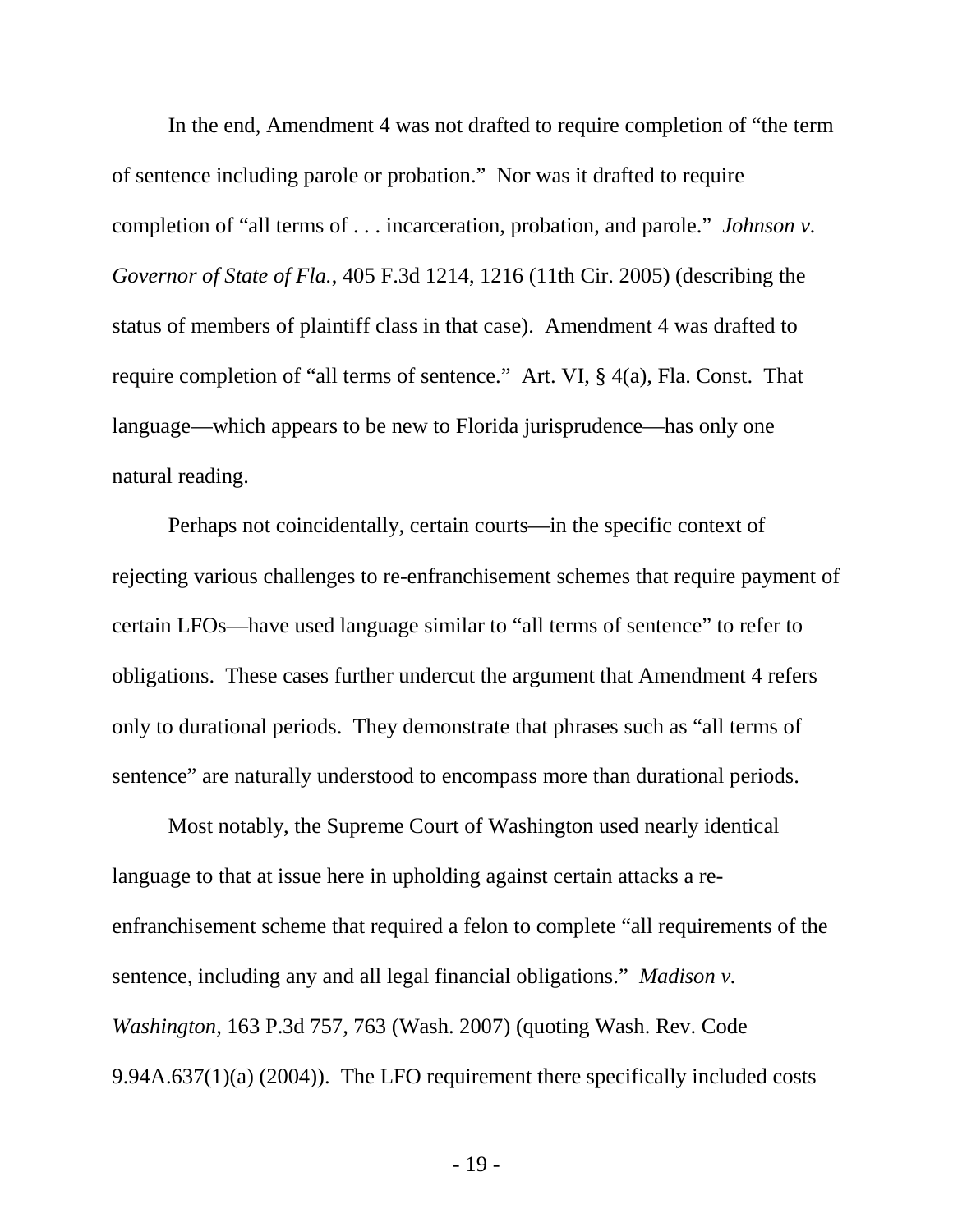and fees. *Id.* at 761 n.1. In describing the respondents who were suing to have their voting rights restored, the court noted that each "has satisfied *all of the terms of his sentence, with the exception of full payment of his LFOs*." *Id.* at 762 (emphasis added); *see also State v. Donaghe*, 256 P.3d 1171, 1178 (Wash. 2011) ("In *Madison* . . . , we upheld the disenfranchisement of felons who have satisfied the terms of their sentences, except for paying legal financial obligations."). *Madison*'s reference to "all of the terms of" a singular, overall "sentence" refers to requirements or obligations in addition to durational periods. 163 P.3d at 762.

Two Circuit Courts of Appeals have used somewhat similar language in a related context. *See Johnson v. Bredesen*, 624 F.3d 742, 745, 749 (6th Cir. 2010) (rejecting certain challenges to Tennessee's re-enfranchisement scheme that required felons to among other things have paid all restitution, and describing *Madison* as having upheld "a statute conditioning re-enfranchisement on completion of all terms of felons' sentences, including full payment of their financial legal obligations"); *Harvey v. Brewer*, 605 F.3d 1067, 1070, 1079 (9th Cir. 2010) (rejecting certain challenges to Arizona's re-enfranchisement scheme that required felons to among other things have paid all fines and restitution, and concluding that the state had "a rational basis for restoring voting rights only to those felons who have completed the terms of their sentences, which includes the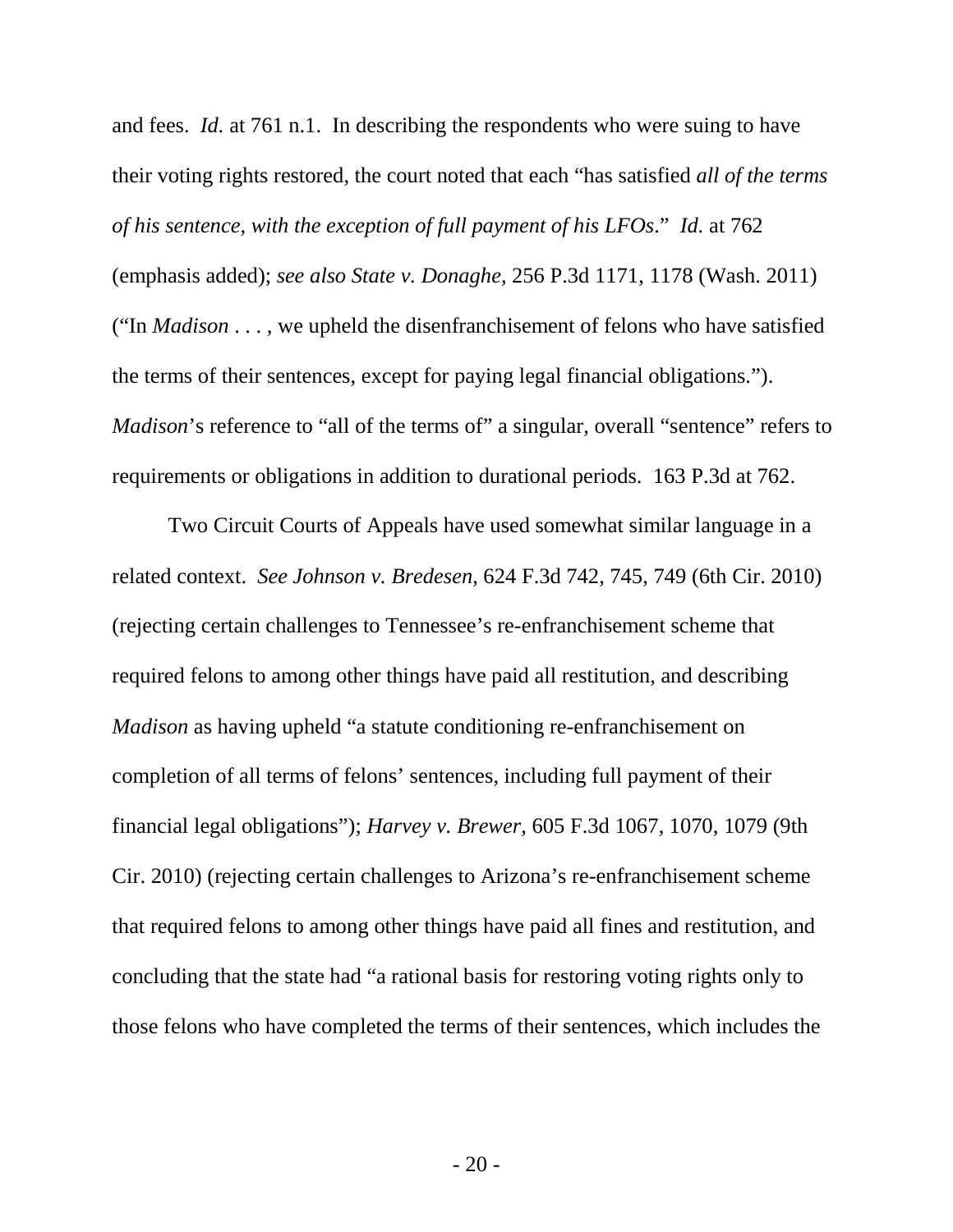payment of any fines or restitution orders"—that is, "only those who have satisfied their debts to society through fulfilling the terms of a criminal sentence").

The similar language used by these courts—all in the specific context of felon re-enfranchisement—underscores that the phrase "all terms of sentence" naturally encompasses obligations. Indeed, in the unrelated context of lawyer discipline, the Supreme Court of South Carolina used a similar phrase in a similar manner. *See In re Allmon*, 753 S.E.2d 544, 545 (S.C. 2014) ("Respondent shall complete all terms of his criminal sentence, including payment of restitution and completion of probation, prior to filing a Petition for Reinstatement.").

We conclude that "all terms of sentence" plainly encompasses not only durational terms but also obligations and therefore includes all LFOs imposed in conjunction with an adjudication of guilt. As explained next, we reject as overly technical the arguments advanced by certain Non-State Parties that Amendment 4 encompasses only some LFOs.

One Non-State Party argues that costs and fees are categorically excluded from "all terms of sentence" because those LFOs do not bear any of the hallmarks of a "sentence." Another Non-State Party argues that Amendment 4 includes only those LFOs mentioned in Florida Rule of Criminal Procedure 3.986(d) (Form for Sentencing) and excludes all LFOs listed in any of rule 3.986's other forms (e.g., Form for Restitution Order (rule 3.986(g)). But these Non-State Parties improperly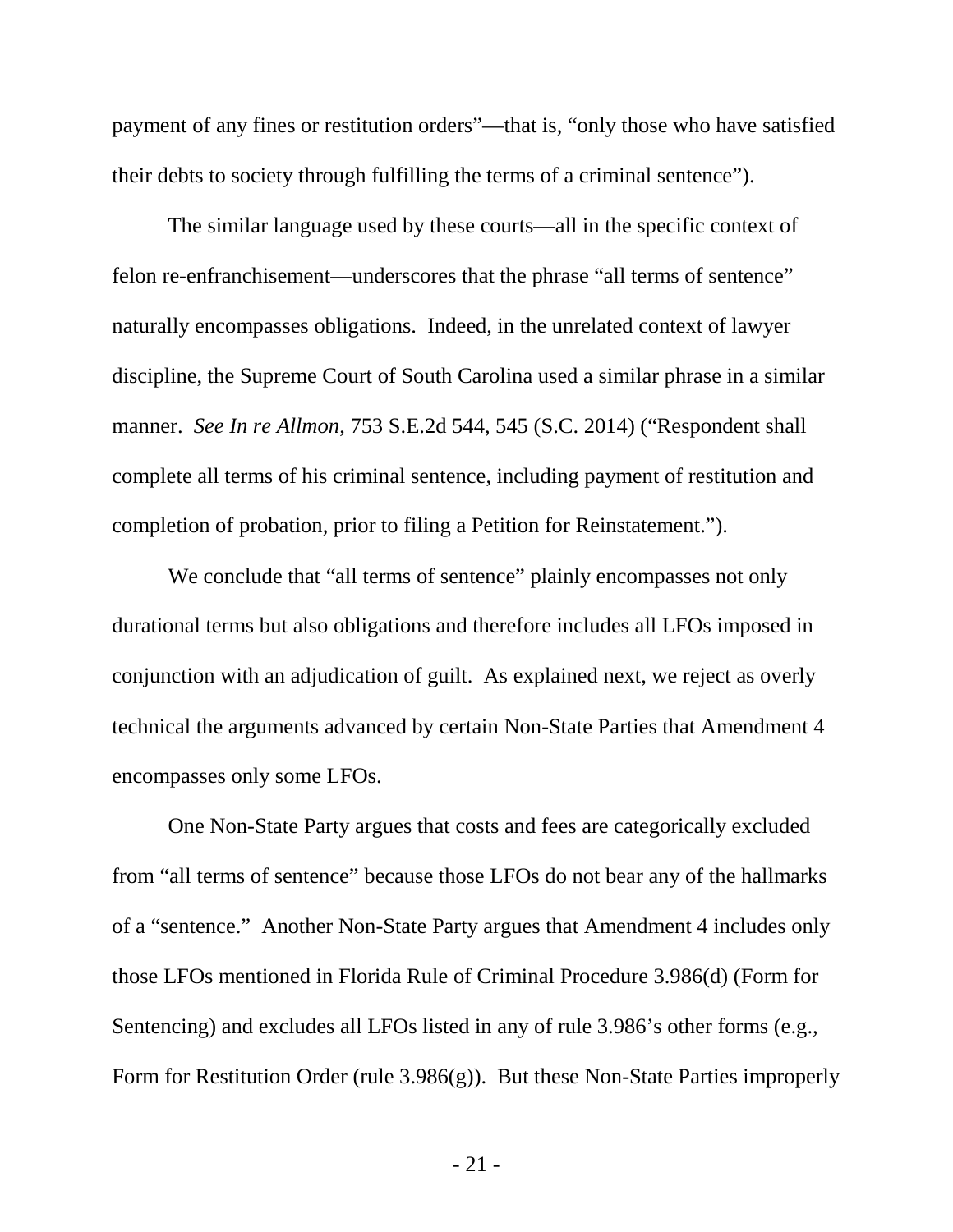view the phrase "all terms of sentence" as a term of art that turns on a nuanced legal analysis of the word "sentence." Indeed, their attempts to isolate and parse the word "sentence" to carve out certain LFOs improperly interprets that word "in a technical sense" absent any "suggest[ion]" in the text of Amendment 4 that the word was to be given something other than its "most usual and obvious meaning." *Wilson v. Crews*, 34 So. 2d 114, 118 (Fla. 1948) (quoting *City of Jacksonville v. Glidden Co.*, 169 So. 216, 217 (Fla. 1936)). These opponents also implausibly suggest that the voters who adopted Amendment 4 would have understood the comprehensive phrase "all terms" to include only those terms that courts deem "punitive." Here, "the natural and popular meaning in which," *id.*, the voters would understand the broad phrase "all terms of sentence" is that it includes all obligations imposed in conjunction with an adjudication of guilt.

The word "sentence" is not defined in the Florida Constitution or seemingly anywhere in the Florida Statutes. But the word is defined in various dictionaries. *See, e.g.*, Sentence, *Black's Law Dictionary* 1569 (10th ed. 2014) ("The judgment that a court formally pronounces after finding a criminal defendant guilty; the punishment imposed on a criminal wrongdoer"). The word is also defined in Florida Rule of Criminal Procedure 3.700(a) to mean "the pronouncement by the court of the penalty imposed on a defendant for the offense of which the defendant has been adjudged guilty." Rule 3.701(b)(2) later explains that punishment is the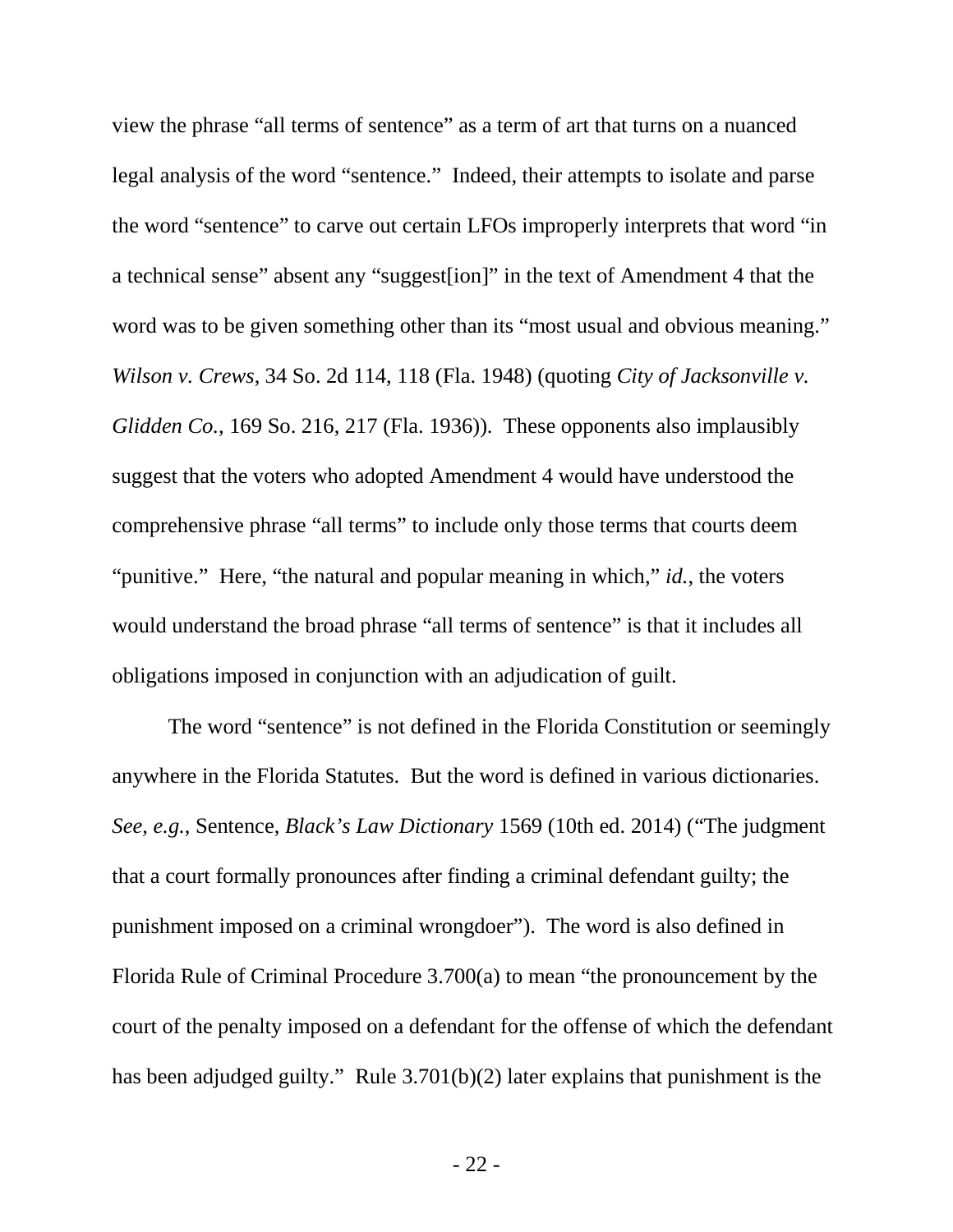"primary" but not the sole "purpose of sentencing." That rule also uses the words "penalty" and "sanction." Fla. R. Crim. P. 3.701(b)(3)-(4).

As one example of why the word "sentence" cannot be construed in an overly technical fashion here, Amendment 4 expressly includes "parole" within its scope, and yet courts have explicitly or implicitly distinguished parole from a "sentence." *E.g.*, *Ramirez*, 418 U.S. at 26 (noting that the respondents had "completed the service of their respective sentences and paroles"). It is for a similar reason—among many others—that the answer to the Governor's question cannot be limited to any one form set forth in rule 3.986. Indeed, parole cannot be captured by any of those forms. Parole, of course, is granted, and its terms set, by the Florida Commission on Offender Review, not by a sentencing judge. *See generally* chs. 947-49, Fla. Stat. (2019). In other words, parole is not "pronounce[d] by the court." Fla. R. Crim. P. 3.700(a).

Amendment 4 thus uses the word "sentence" in its plain, common sense. And it does so in the context of the broad phrase "all terms of sentence." Absent any suggestion in the context of Amendment 4 that the word "sentence" carries a technical meaning restricting its scope, there is no basis to conclude that "all terms of sentence" excludes any LFOs ordered by the sentencing judge. Indeed, an abundance of statutory and case law supports the conclusion that fines, restitution,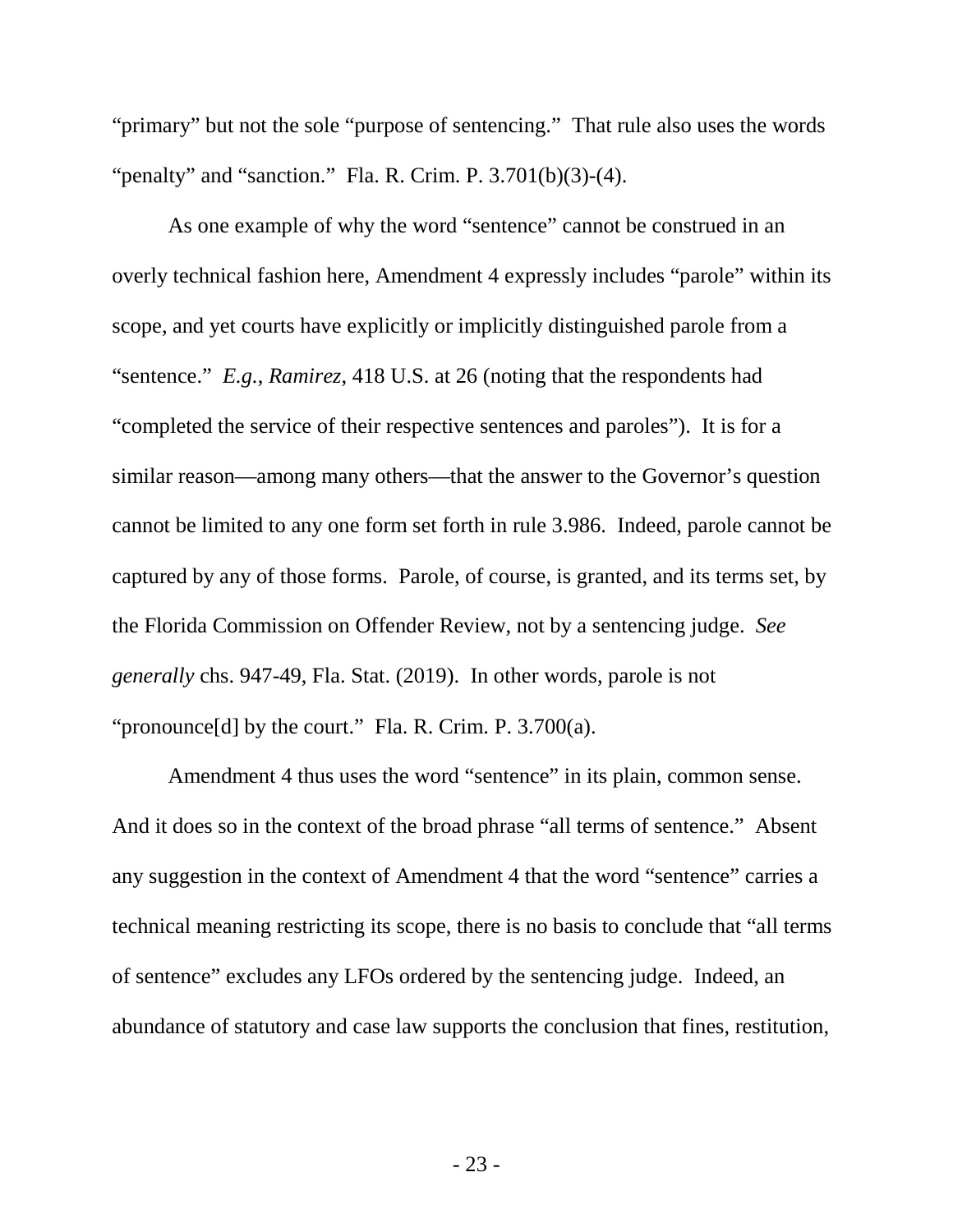and fees and costs all comfortably fit within the ordinary meaning of "all terms of sentence."

Beginning with restitution, this Court has referred to that obligation as part of a "sentence," and even as "punishment." *See, e.g.*, *Noel v. State*, 191 So. 3d 370, 375 (Fla. 2016) ("The 'purpose of restitution is not only to compensate the victim, but also to serve the rehabilitative, deterrent, and retributive goals of the criminal justice system.' " (quoting *State v. Hawthorne*, 573 So. 2d 330, 333 (Fla. 1991))); *Kirby v. State*, 863 So. 2d 238, 244 (Fla. 2003) (recognizing "the trial court's statutory obligation to impose restitution as part of the criminal sanction"); *Glaubius v. State*, 688 So. 2d 913, 914 (Fla. 1997) ("As part of his sentence, he was also ordered to pay restitution to Beall's."); *State v. Champe*, 373 So. 2d 874, 880 (Fla. 1978) ("Punishment in the form of restitution is not a novel concept . . . ."). Indeed, the Supreme Court itself has noted that "[s]entencing courts are required to impose restitution as part of the sentence for specified crimes." *Manrique v. United States*, 137 S. Ct. 1266, 1270 (2017). Certain legislative enactments also support including restitution within the meaning of "all terms of sentence." *See, e.g.*, § 812.15(7), Fla. Stat. (2019) ("The court shall, in addition to any other sentence authorized by law, sentence a person convicted of violating this section to make restitution as authorized by law."); § 921.0026(2)(e),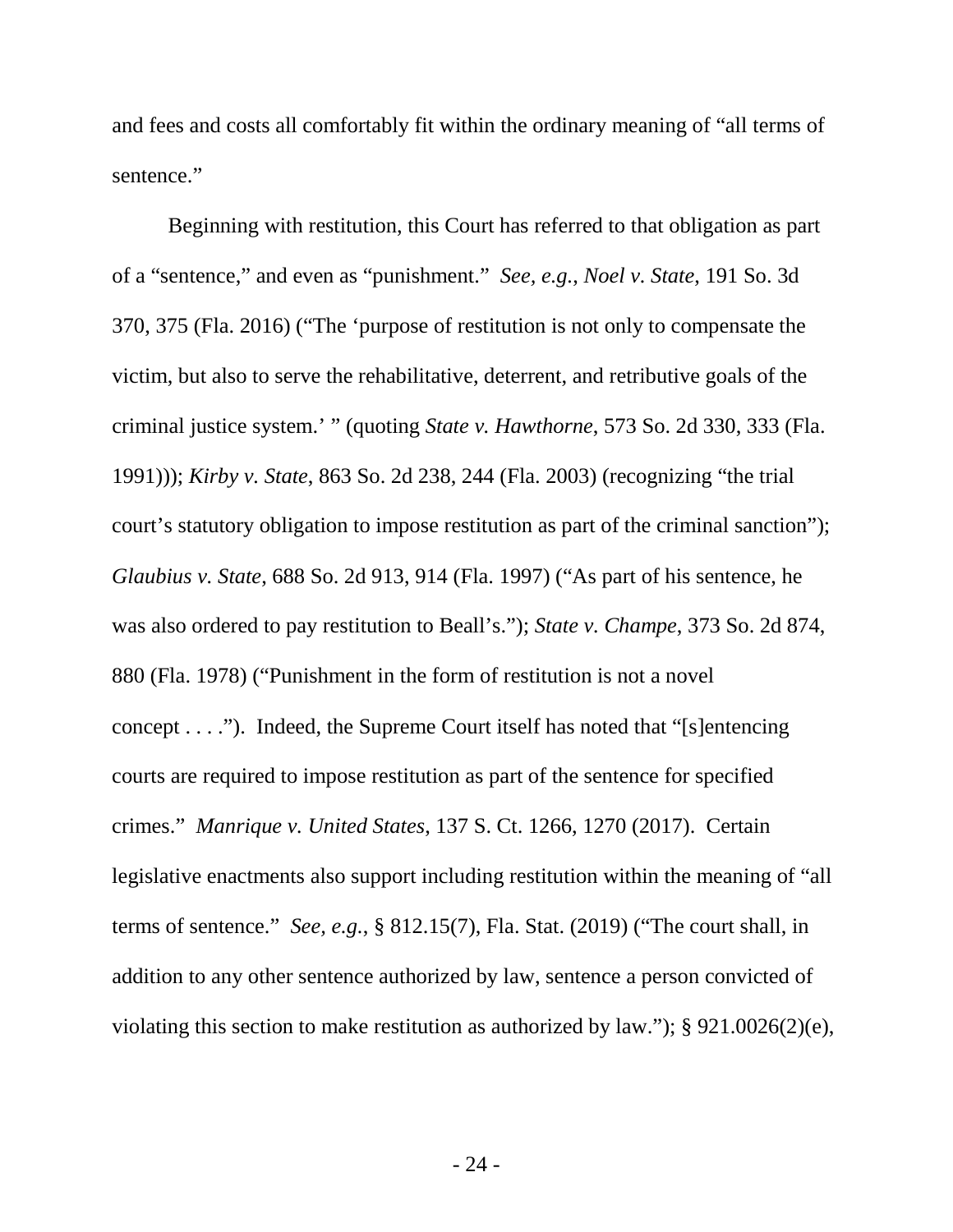Fla. Stat. (2019) (authorizing downward departure sentences if "[t]he need for payment of restitution to the victim outweighs the need for a prison sentence").

An analysis of fines looks remarkably similar. Indeed, this Court has referred to fines as part of a "sentence." *E.g.*, *Morganti v. State*, 573 So. 2d 820, 821 (Fla. 1991) ("A lawful sentence may comprise several penalties, such as incarceration, probation, and a fine."); *see id.* ("[A] sentence of five and one-half years' incarceration, eighteen months' probation, and a \$10,000 fine is clearly not a more severe sentence than fifteen years' incarceration."). So, too, has the Supreme Court. *See S. Union Co. v. United States*, 567 U.S. 343, 349-50 (2012) (observing that criminal fines "undeniably" fall within the purview of a "sentence"). And, again, certain legislative enactments support including fines within the ordinary meaning of "all terms of sentence." *See, e.g.*, § 775.083(1), Fla. Stat. (2019) ("A person who has been convicted of an offense other than a capital felony may be sentenced to pay a fine in addition to any punishment described in s. 775.082 . . . .").

Lastly, although fees and costs can reasonably be said to differ in many respects from restitution and fines, various court pronouncements and statutory provisions similarly support including them within the scope of Amendment 4's phrase "all terms of sentence." *See, e.g.*, *Osterhoudt v. State*, 214 So. 3d 550, 551 (Fla. 2017) ("[T]rial courts must individually pronounce discretionary fees, costs,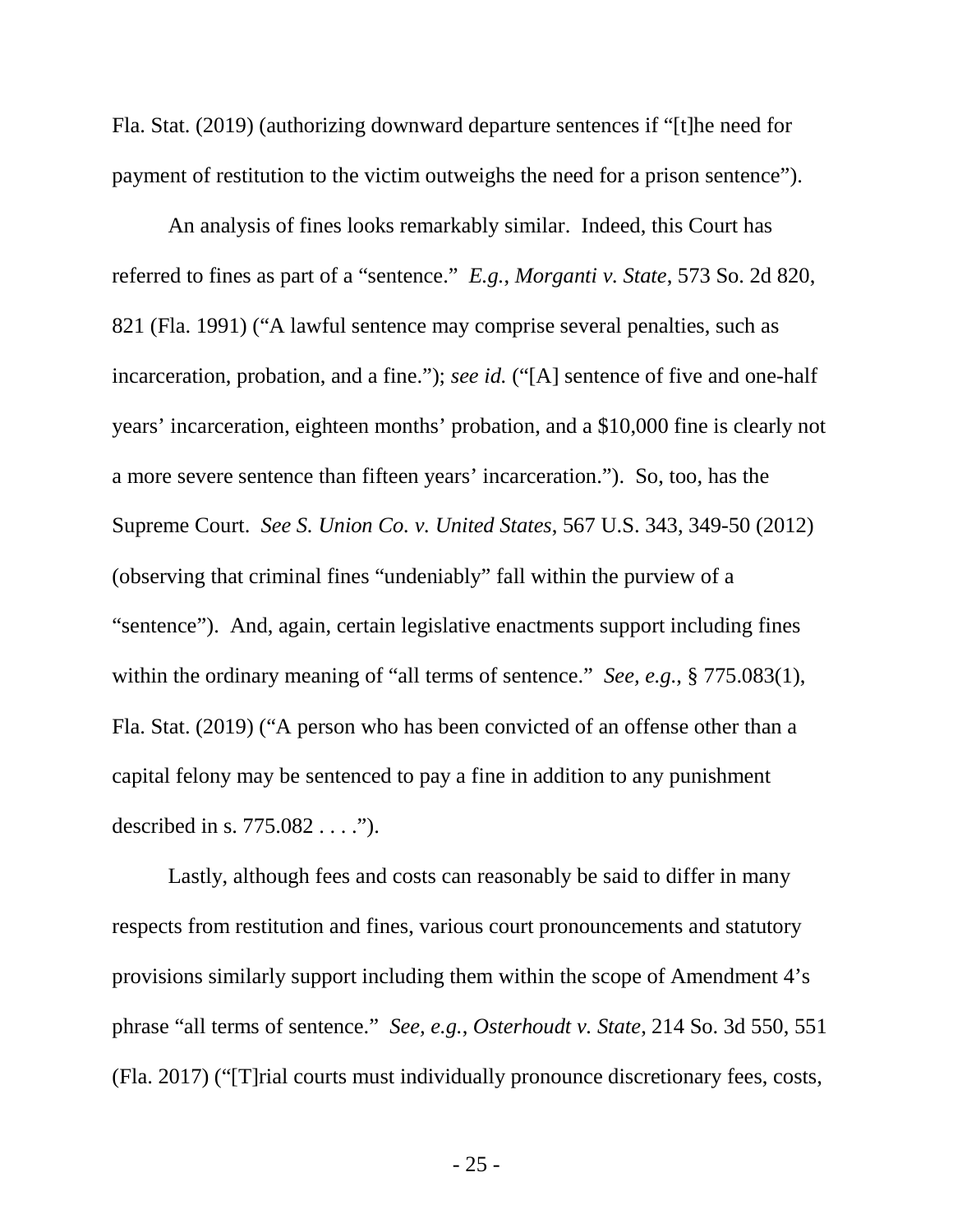and fines during a sentencing hearing to comply with due process requirements."); *Rollman v. State*, 887 So. 2d 1233, 1234 (Fla. 2004) ("[T]he same sentencing judge pronounced Rollman's sentence, which imposed ten years in prison, ten years of probation, and the payment of restitution and court costs."); *Bassett v. State*, 23 So. 3d 236, 236 (Fla. 2d DCA 2009) ("Bassett was sentenced to five years' prison to be followed by five years' probation. As part of his sentence he was ordered to pay certain costs and fees."); § 27.52(1)(b)1., Fla. Stat. (2019) (authorizing the court to "[a]ssess the application fee [for the appointment of a public defender] as part of the sentence");  $\S$  435.07(1)(b), Fla. Stat. (2019) (referring to "any fee, fine, fund, lien, civil judgment, application, costs of prosecution, trust, or restitution" ordered by the court "as part of the judgment and sentence"); § 633.107(1), Fla. Stat. (2019) (similar).

This Court's decision in *Jackson v. State*, 983 So. 2d 562 (Fla. 2008), is instructive. *Jackson* among other things clarified the definition of a "sentencing error" for purposes of Florida Rule of Criminal Procedure 3.800(b). After noting that the commentary to rule 3.800 technically distinguished "orders of probation, orders of community control, [and] cost and restitution orders" from "the sentence itself," 983 So. 2d at 572 (quoting Fla. R. Crim. P. 3.800 court cmt.), *Jackson* construed "*a defendant's sentence*" to encompass the various "*orders* entered as a result of the sentencing process"—i.e., those "related to the ultimate sanctions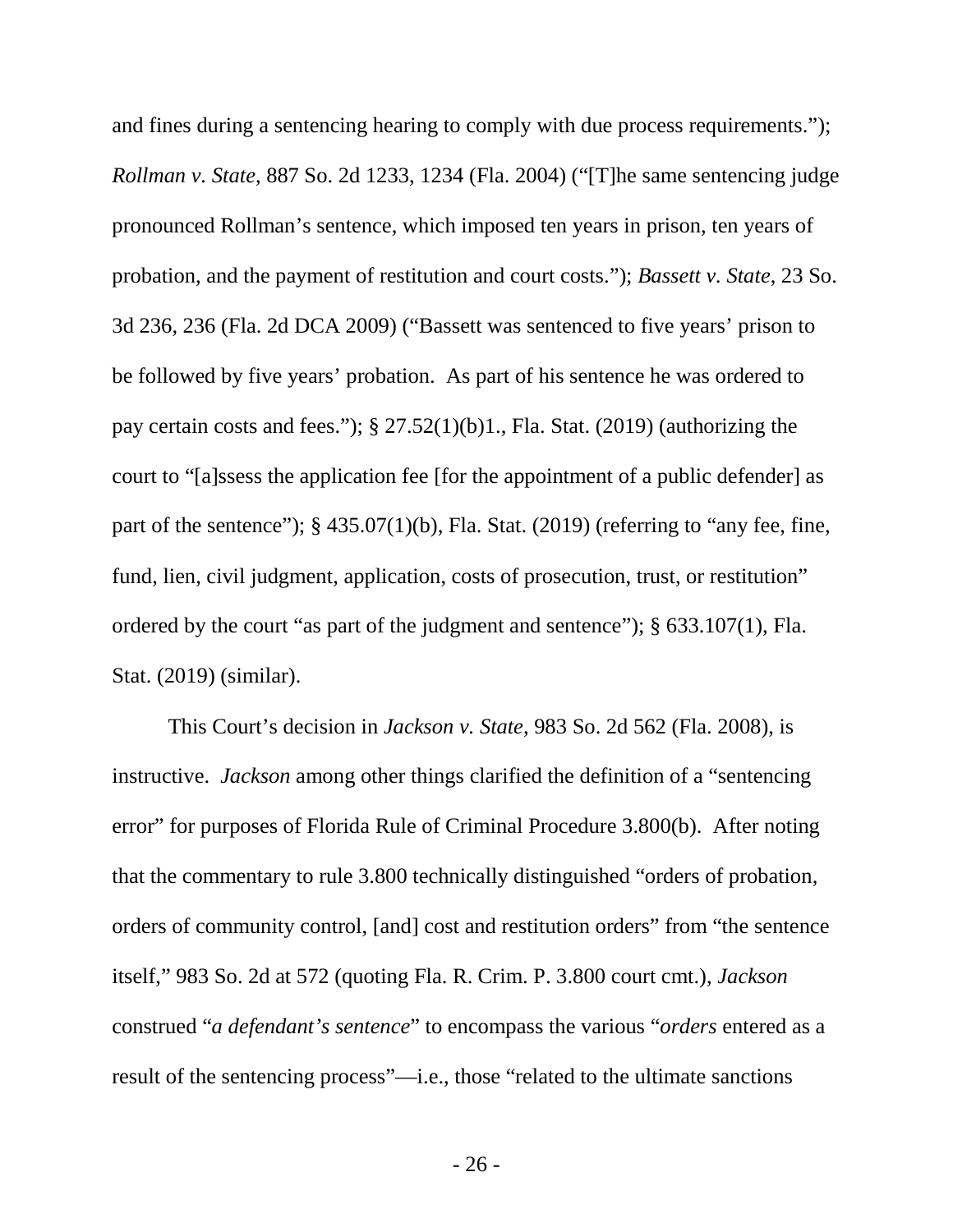imposed, whether involving incarceration, conditions of probation, or costs," *id.* at 572-73; *see also Kirby*, 863 So. 2d at 244 (referring to "the trial court's statutory obligation to impose restitution as part of the criminal sanction").

Amendment 4's use of the broad phrase "all terms of sentence" can only reasonably be understood to similarly encompass "the ultimate sanctions imposed," including "costs." *Jackson*, 983 So. 2d at 573. Or in the words of the Sponsor's counsel, the phrase encompasses "all obligations" or "all matters."

#### **CONCLUSION**

We answer Governor DeSantis's question by stating that it is our opinion that the phrase "all terms of sentence," as used in article VI, section 4, has an ordinary meaning that the voters would have understood to refer not only to durational periods but also to all LFOs imposed in conjunction with an adjudication of guilt. We express no opinion on any question other than the narrow one presented to us.

It is so ordered.

CANADY, C.J., and POLSTON, LAWSON, and MUÑIZ, JJ., concur. LABARGA, J., concurs in result and dissents in part with an opinion.

## NOT FINAL UNTIL TIME EXPIRES TO FILE REHEARING MOTION AND, IF FILED, DETERMINED.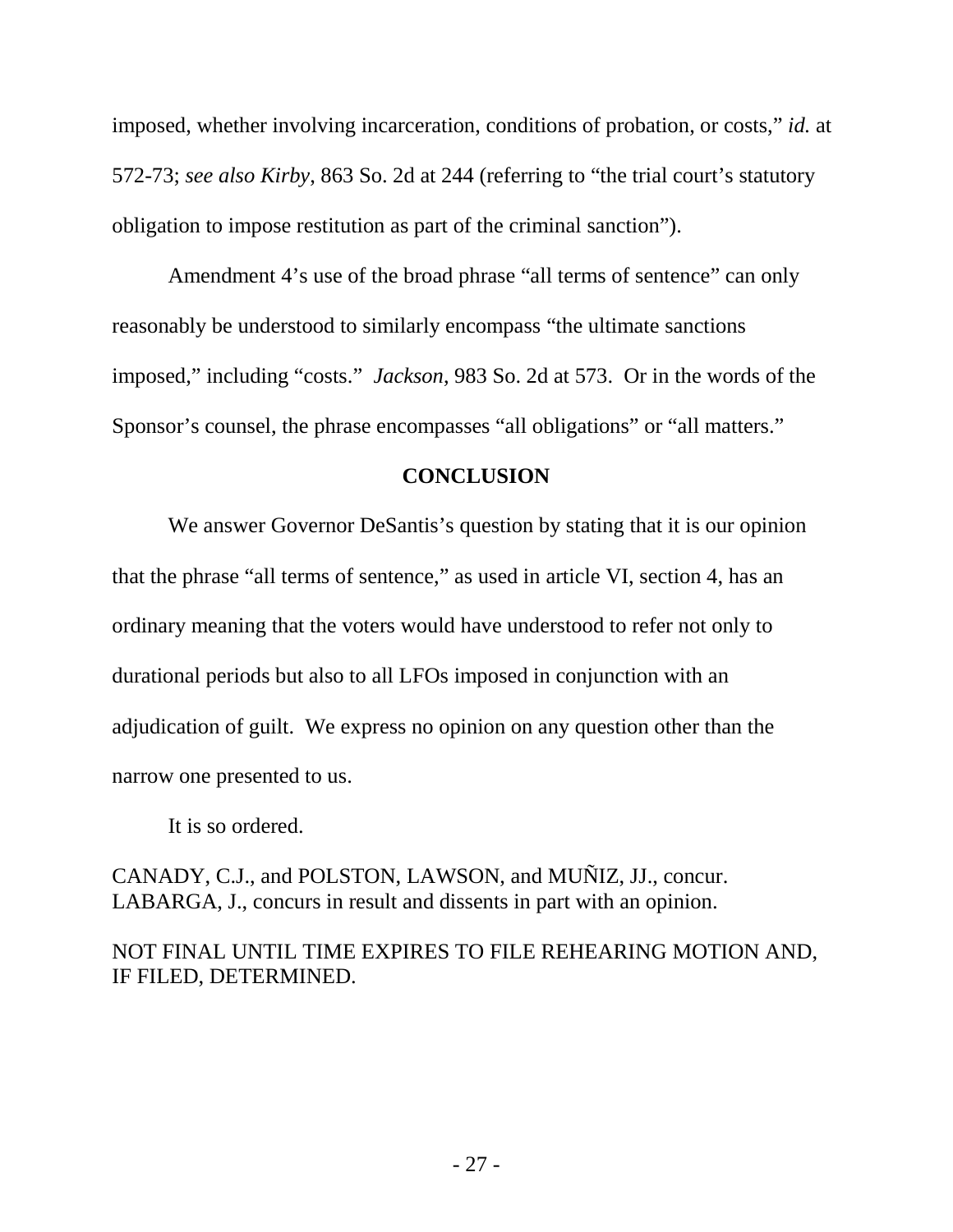LABARGA, J., concurring in result and dissenting in part.

I concur with the majority's ultimate decision that the phrase "all terms of sentence," as used in article VI, section 4 (Amendment 4), encompasses all "legal financial obligations" (LFOs) imposed by the sentencing judge. I do not concur, however, with the majority's conclusion that the phrase "all terms of sentence," as used in Amendment 4, "has an ordinary meaning that the voters would have understood" to include LFOs. Nor do I concur with the majority's strict adherence to the application of the theory referred to as the "supremacy-of-text principle" to the exclusion of available extrinsic evidence that would assist the Court in elucidating the meaning of the text in question.

According to the majority, it adheres to the "supremacy-of-text principle": "The words of a governing text are of paramount concern, and what they convey in this context, is what the text means." Majority op. at 14 (quoting Antonin Scalia & Bryan A. Garner, *Reading Law: The Interpretation of Legal Texts* 56 (2012)). Context is the operative word of this theory. As explained by Justice Scalia in his dissent in *King v. Burwell*, 135 S. Ct. 2480, 2497 (2015), "[S]ound interpretation requires paying attention to the whole law, not homing in on isolated words or even isolated sections. Context always matters." As noted by the majority, the discussion of this approach to interpretation of constitutional texts, later coined "textualism," dates back to as early as the 1800s when Justice Joseph Story, who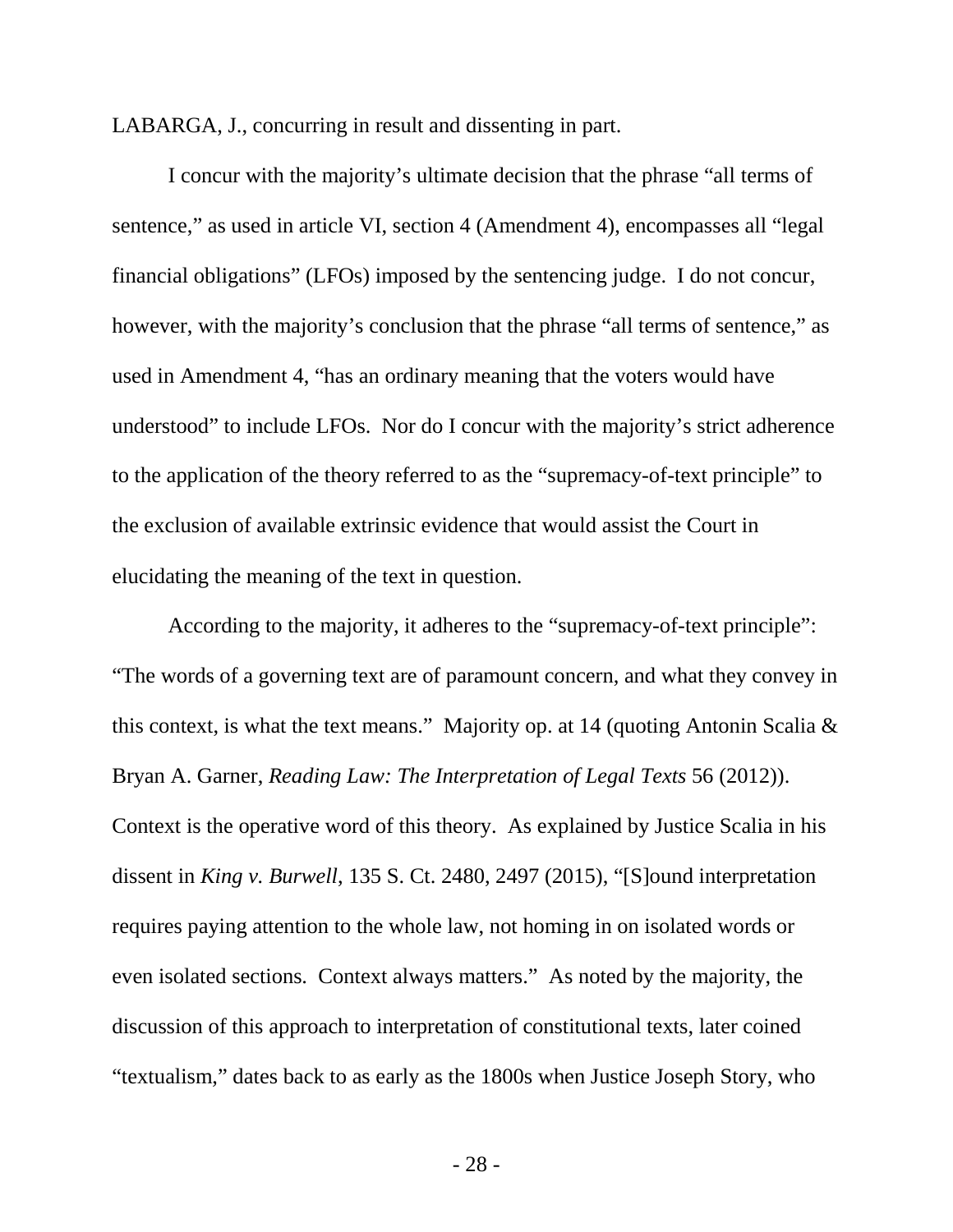served on the United States Supreme Court from 1812 to 1845, emphasized that in interpreting the Constitution, every word must be afforded its "plain, obvious, and common sense" meaning, "unless the text furnishes some ground to control, qualify, or enlarge it." Majority op. at 14. Since that time, textualism has been advocated by justices such as Hugo Black and, in recent history, Antonin Scalia, an ardent supporter of the theory. To be sure, it is a sound theory of interpretation which, in most instances, proves to be determinative. My concern is with its strict disapproval of consideration of extrinsic sources which, in some instances, such as in this case, prove to be not only helpful, but dispositive.

The problem usually arises when the constitutional language in question is uncertain. In such situations, the majority suggests referring to dictionary definitions because "in general, a dictionary may provide the popular and common-sense meaning of terms presented to the voters." Majority op. at 15 (quoting *In re Advisory Op. to Atty. Gen.*, 132 So. 3d 786, 800 (Fla. 2014)). As more fully discussed below, in many instances it is not that simple.

Indeed, this Court has considered other avenues to construe a constitutional provision when the text is unclear or ambiguous. One such avenue is to seek to ascertain the intent of the framers and voters, an approach which, as discussed later, proved to be not only helpful, but determinative in this case.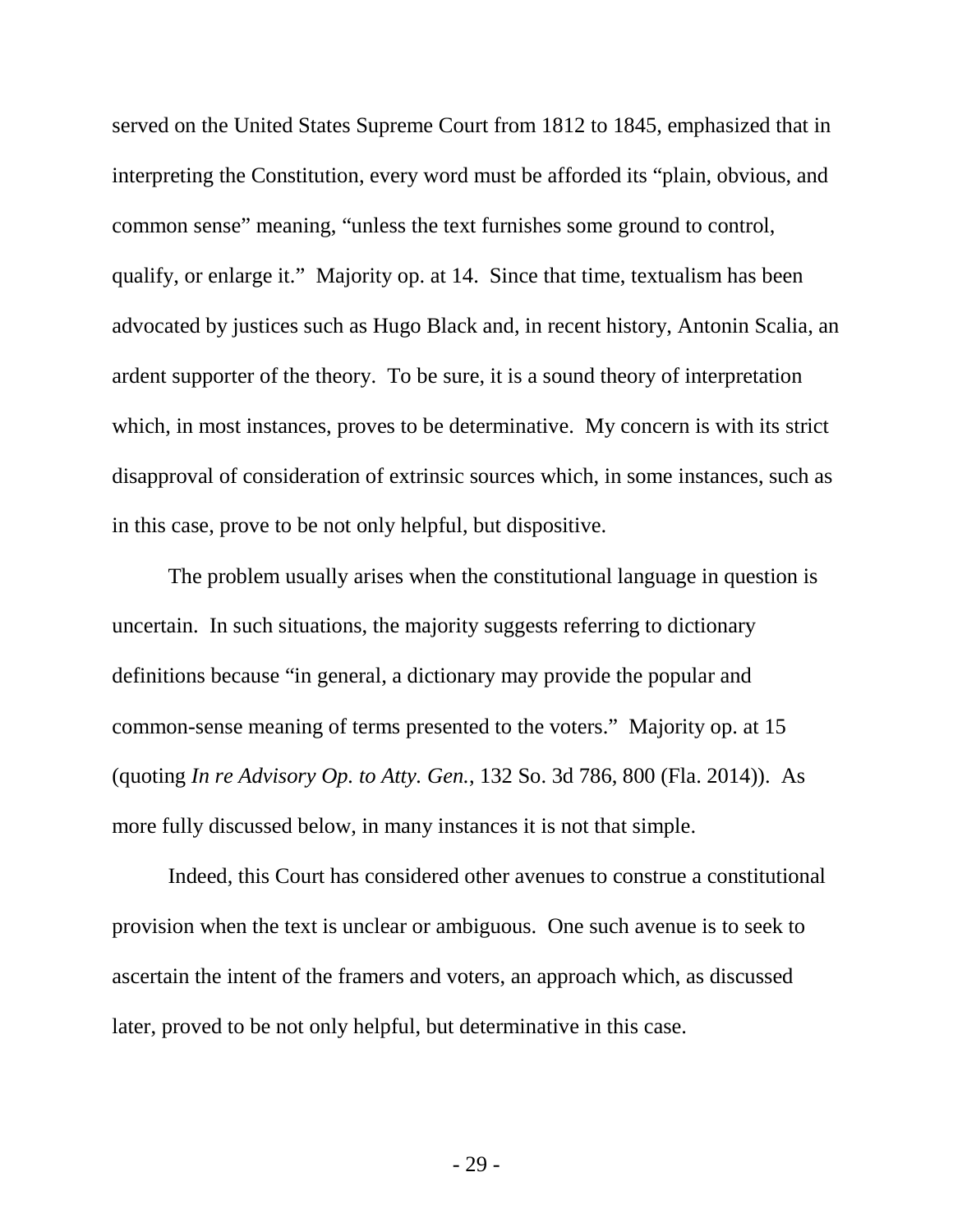This Court has long observed that "[t]he fundamental object to be sought in construing a constitutional provision is to ascertain the intent of the framers and the provision must be construed or interpreted in such manner as to fulfill the intent of the people, never to defeat it. Such a provision must never be construed in such manner as to make it possible for the will of the people to be frustrated or denied." *Gray v. Bryant*, 125 So. 2d 846, 852 (Fla. 1960); *see also In re Senate Joint Resolution of Legislative Apportionment 1176,* 83 So. 3d 597, 599 (Fla. 2012) ("When interpreting constitutional provisions, this Court endeavors to ascertain the will of the people in passing the amendment."); *Zingale v. Powell*, 885 So. 2d 277, 282 (Fla. 2004) ("[T]his Court endeavors to construe a constitutional provision consistent with the intent of the framers and the voters." (quoting *Carib. Conserv. Corp. v. Fla. Fish & Wildlife Conserv. Comm'n*, 838 So. 2d 492, 501 (Fla. 2003))); *Williams v. Smith*, 360 So. 2d 417, 419 (Fla. 1978) ("[I]n construing the Constitution, we first seek to ascertain the intent of the framers and voters, and to interpret the provision before us in the way that will best fulfill that intent.").

In taking issue with this consistently applied approach, the majority contends "that such [extraneous considerations] can be misleading because they may be misunderstood to shift the focus of interpretation from the text and its context to such extraneous considerations. And such extraneous considerations can result in the judicial imposition of meaning that the text cannot bear, either through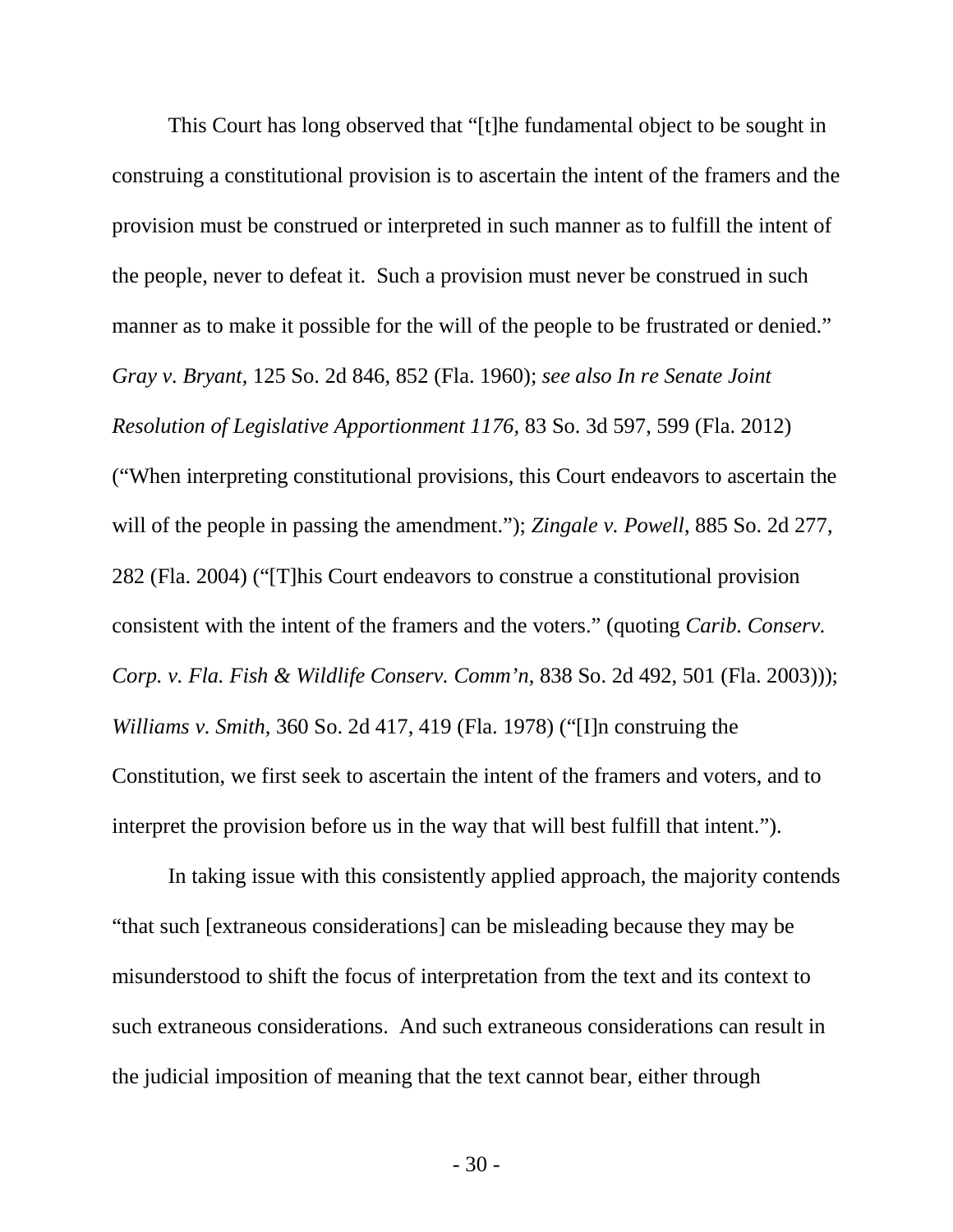expansion or contraction of the meaning carried by the text." Majority op. at 14. Thus, according to the majority's approach, clear and unambiguous extrinsic evidence of the true intent of the framers and voters, such as the evidence available in this case, must be disregarded. I respectfully disagree.

Textualist abhorrence of consideration of the intent of the framers of a constitutional or statutory provision has been persistently and stubbornly present throughout the theory's history. Justice Oliver Wendell Holmes, for instance, was quite explicit on the question of intent: "[W]e ask, not what this man meant, but what those words would mean in the mouth of a normal speaker of English, using them in the circumstances in which they were used . . . . We do not inquire what the legislature meant; we ask only what the statute means." Oliver Wendell Holmes, *The Theory of Legal Interpretation*, 12 Harv. L. Rev. 417-19 (1899).

I agree with the majority that the lodestar of constitutional and statutory interpretation should be, in the first instance, the application of the words of the governing text read in context. However, the analysis should provide some allowance for consideration of the intent of the framers and voters in instances where it will assist in elucidating the meaning of the text in question.

The majority opinion in this case extensively refers to reliable and unambiguous extrinsic evidence that is dispositive of any question concerning whether the phrase "all terms of sentence" encompasses all LFOs imposed by the

- 31 -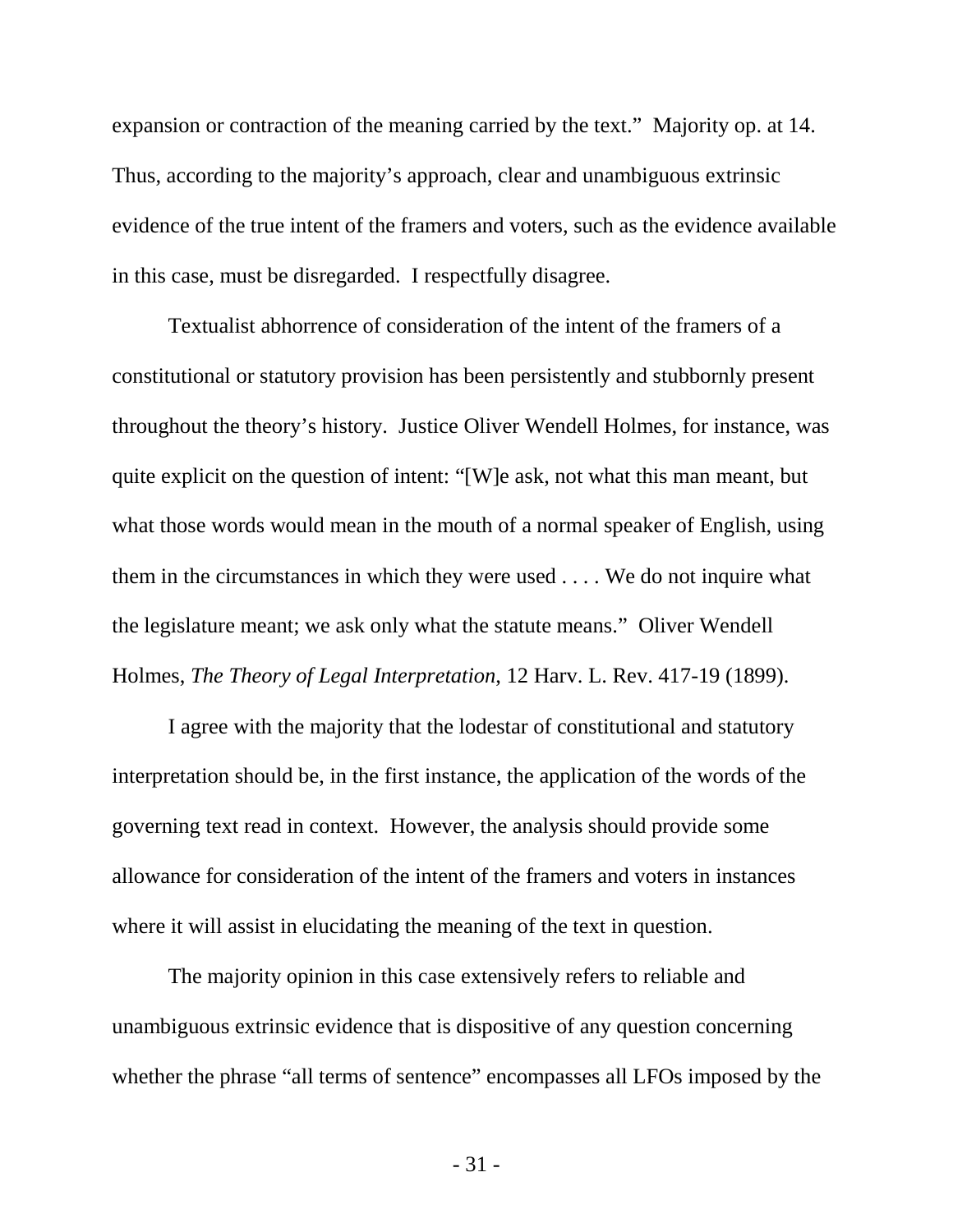sentencing judge. Nevertheless, in strict adherence to the "supremacy-of-text principle," the majority has chosen to disregard this revealing and helpful extrinsic evidence and rely strictly on its interpretation of the meaning of "all terms of sentence."

The majority opened its opinion with Governor DeSantis's letter of August 9, 2019, requesting this advisory opinion. The letter, includes, inter alia, the responses by counsel for the sponsor of Amendment 4, Floridians for a Fair Democracy, to questions posed by Justices Polston and Lawson during oral argument in 2017. Arguably, these exchanges provide the most helpful revelations concerning what "completion of all terms of sentence" encompassed. Justice Polston pointedly asked whether "completion of [all] terms" included "full payment of any fines," and counsel for the sponsor responded: "Yes, sir . . . all terms mean all terms within the four corners." Majority op. at 2. Justice Lawson similarly asked, "You said that terms of sentence includes fines and costs . . . that's the way it's generally pronounced in criminal court, would it also include restitution when it is ordered to the victim as part of a sentence?" Counsel answered, "Yes." Majority op. at 2.

The majority opinion also includes revelations made in the sponsor's brief, which clearly express the sponsor's intention that payment of all LFOs would be required. The sponsor's brief asserted: "Specifically, the drafters intend that

- 32 -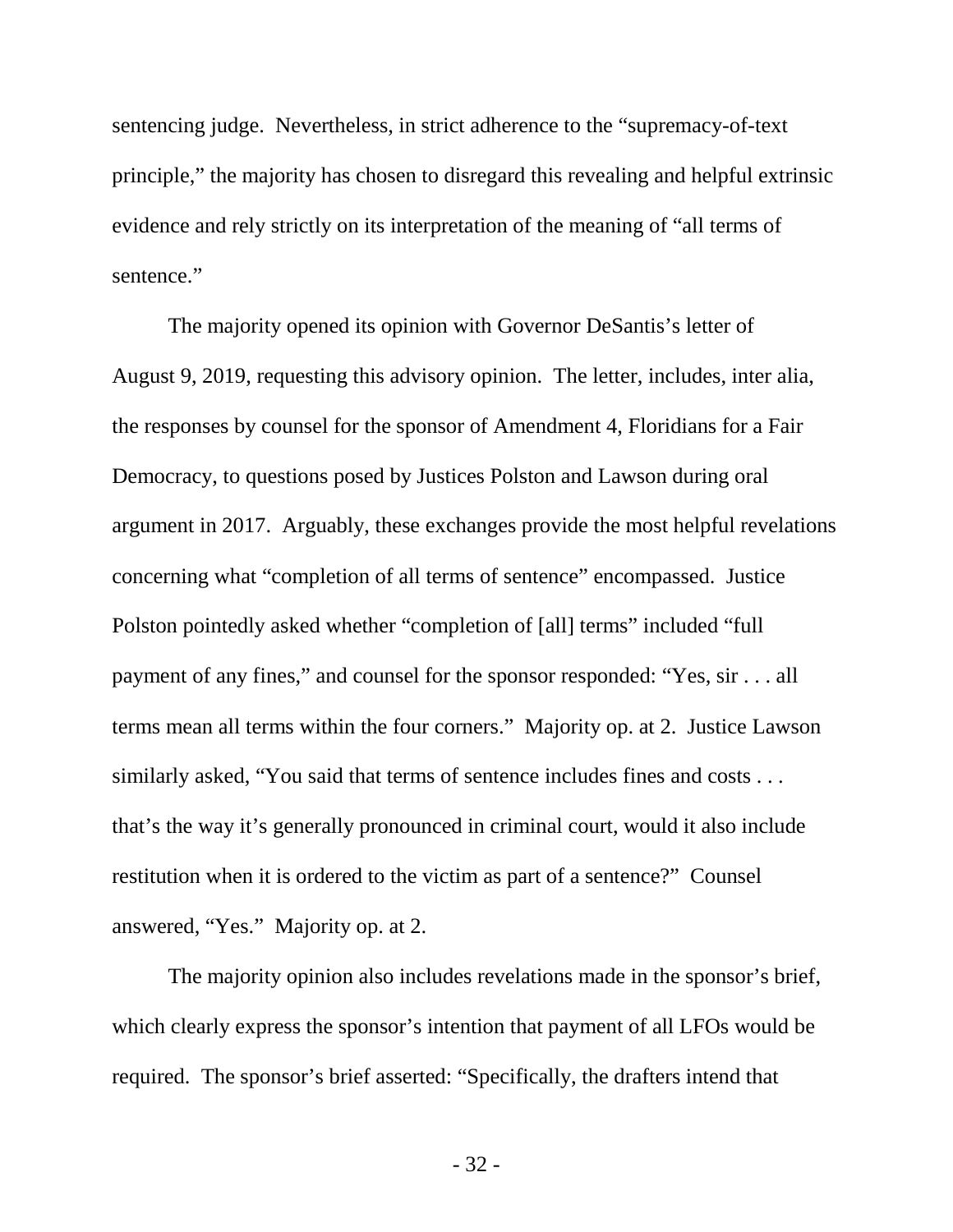individuals with felony convictions, excluding those convicted of murder or a felony sexual offense, will automatically regain their right to vote upon fulfillment of all obligations imposed under their criminal sentence." Majority op. at 10. The majority summed up the sponsor's position with the following statement: "In other words, the Sponsor *intended* that 'all terms' refer to obligations, not durational periods. No briefs were submitted in opposition to Amendment 4." Majority op. at 11 (emphasis added).

As a follow-up, the majority included a similar statement, made during oral argument, that the operative language in Amendment 4 "means all matters anything that a judge puts into a sentence." Majority op. at 11. The majority added:

As noted in the Governor's letter, that oral argument involved discussion of LFOs—including fines, costs, and restitution—as well as the process for confirming payment of LFOs. *Counsel for the Sponsor summed up by reiterating that Amendment 4 was intended to be "a restoration of voting rights under these specific conditions." It is beyond dispute that the Sponsor expressed the intention that "all terms of sentence" include all LFOs ordered by the sentencing judge*.

Majority op. at 11 (emphasis added).

In further consideration of the sponsor's intent, the majority opinion included an advertisement from the sponsor's paid political website which included the following assurances to prospective voters in bold-italicized text: "Amendment 4 restores the eligibility to vote to people with past felony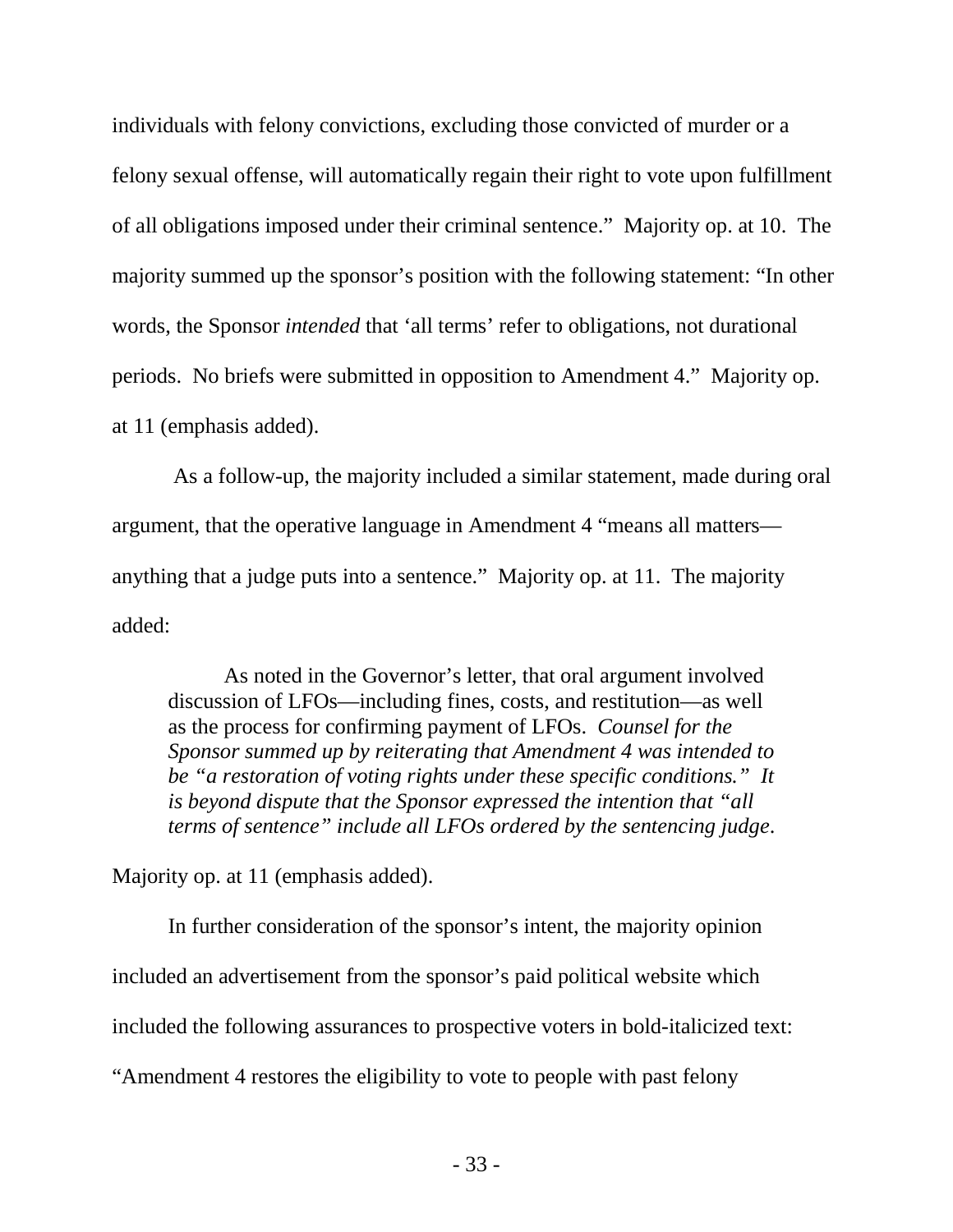convictions who fully complete their entire sentence – including any probation, parole, and restitution – before earning back the eligibility to vote." Majority op. at 11.

Finally, the majority included in its opinion the American Civil Liberties Union Foundation of Florida's 2018 voter guide which informed voters that Amendment 4 "includ[ed] any probation, parole, fines, or restitution." Majority op. at 12.

The majority wraps up its discussion of these "extraneous considerations" with the following revealing statement: "The Sponsor's expressed intent and campaign statements *simply are consistent with that ordinary meaning that would have been understood by voters*." Majority op. at 13 (emphasis added).

This evidence clearly resolves any question regarding the meaning of the phrase "all terms of sentence" and should not be excluded from consideration. Surely, if the text in this case had said, "all terms of sentence, *including payment in full of all financial obligations imposed by the court,*" or conversely, "*upon completion of all terms of incarceration of the sentence*," consideration of extrinsic sources, including dictionaries, would not have been necessary. Unfortunately, for whatever reason, it did not.

Moreover, textualism, for all its usefulness, is less reliable when the text in question, such as the four-word text in this case, is not sufficiently developed to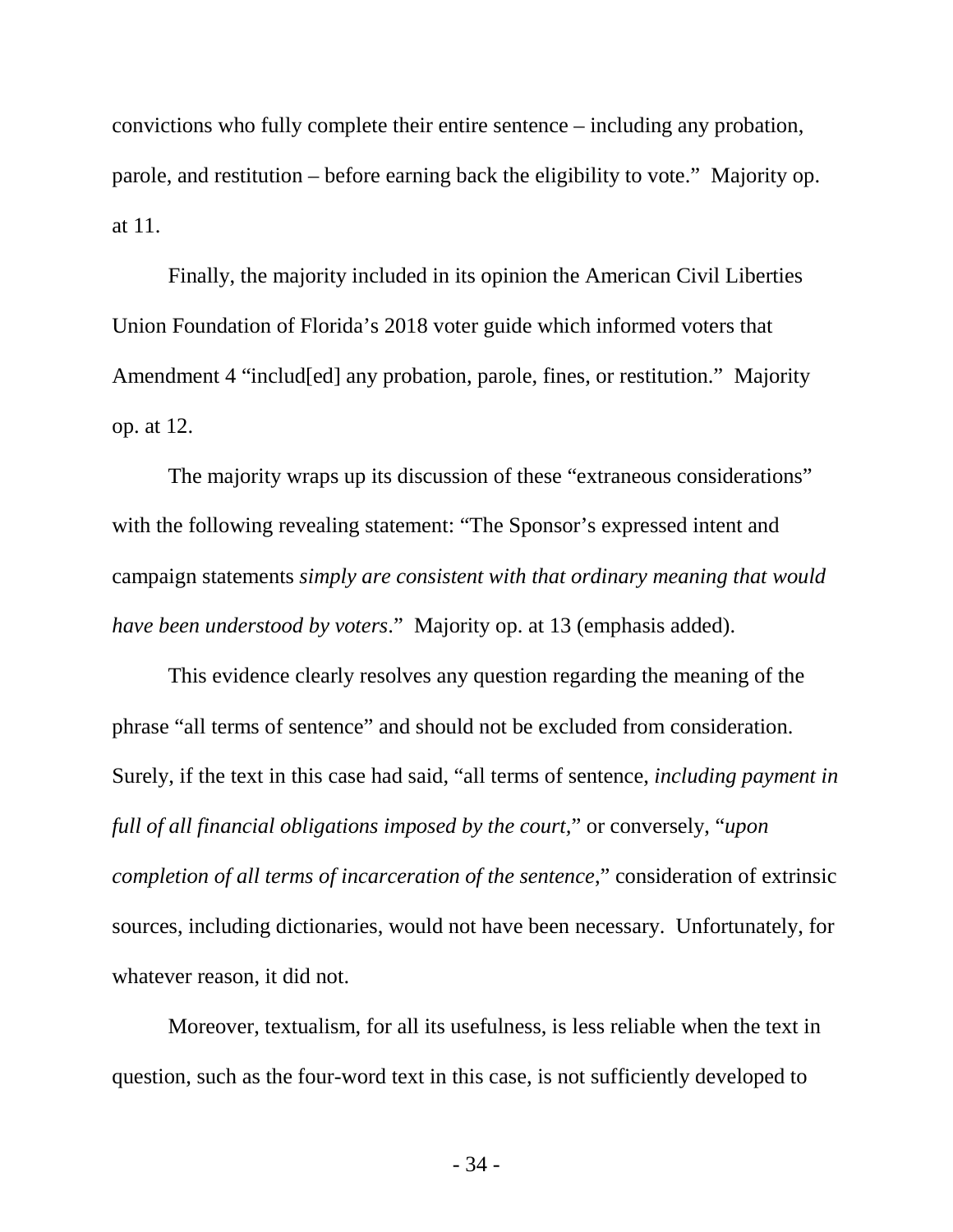allow its full meaning to be discernable. In such instances, consideration of unambiguous extrinsic evidence is essential to determine the meaning of the text in question. Unfortunately, given the majority's decision today setting forth the socalled "supremacy-of-text principle" as the law of constitutional and statutory interpretation in Florida, such valuable extrinsic evidence will no longer be afforded its due consideration. While I agree that the initial step in resolving questions of constitutional and statutory interpretation should be to carefully examine the words of the governing text in context, I disagree with the summary exclusion from consideration of extrinsic credible information that would assist in determining the meaning of the text—including the intent of the framers and voters as we have consistently done in the past.

Indeed, without the existence and consideration of the extrinsic evidence concerning the intention of the sponsor and others involved in the process of proposing Amendment 4, based on this record, I could not concur with the majority based solely on the theory that "the only objective evidence for the intent of a text is what the text says understood in context"—not in this case.

Accordingly, I concur with the majority's ultimate decision that the phrase "all terms of sentence" encompasses all "legal financial obligations." I am able to do so only because the extrinsic evidence presented concerning the sponsor's intent assisted me. I dissent to the majority's position that the phrase "all terms of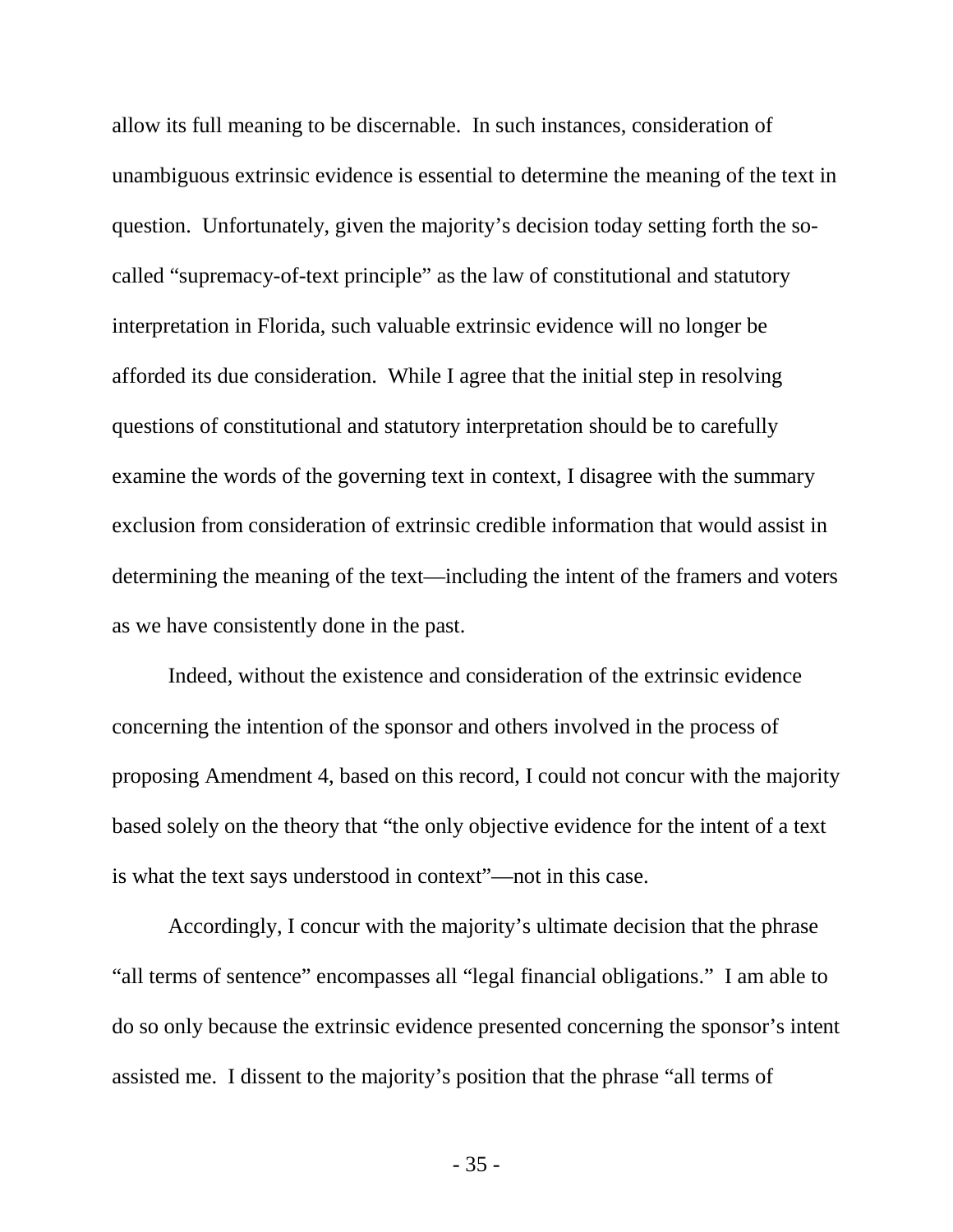sentence" is unambiguous and that the voters would "most likely understand" it to include all LFOs—without more. I also dissent to the majority's unbending application of the "supremacy-of-text principle" to Florida law, to the exclusion of available extrinsic evidence that would assist the Court in construing constitutional and statutory provisions.

Original Proceedings – Advisory Opinion to the Governor

Joseph W. Jacquot, General Counsel, Nicholas A. Primrose, John MacIver, Colleen Ernst, and James Uthmeier, Deputy General Counsel, Joshua E. Pratt, Assistant General Counsel, Executive Office of the Governor, Tallahassee, Florida,

for The Honorable Ron DeSantis, Governor of Florida

Theodore Leopold, Diana L. Martin, and Poorad Razavi of Cohen Milstein Sellers & Toll, PLLC, Palm Beach Gardens, Florida; and Cecilia Aguilera and Jon Sherman, Fair Elections Center, Washington, District of Columbia,

for Interested Party, Fair Elections Center

Jimmy Midyette, Jacksonville, Florida, Julie A. Ebenstein, Rodkangyil Orion Danjuma, and Jonathan S. Topaz, New York, New York, Daniel B. Tilley, and Anton Marino, American Civil Liberties Union Foundation of Florida, Inc., Miami, Florida; Leah C. Aden and John S. Cusick, NAACP Legal Defense & Educational Fund, Inc., New York, New York; and Sean Morales-Doyle and Eliza Sweren-Becker of Brennan Center for Justice at NYU School of Law, New York, New York,

for Interested Parties, Orange County Florida Branch of the NAACP, the NAACP Legal Defense and Educational Fund, the American Civil Liberties Union Foundation of Florida, the American Civil Liberties Union, The Brennan Center for Justice at New York University Law School, the Florida Conference of the NAACP, and League of Women Voters of Florida

Mark R. Schlakman of Florida State University Center for the Advancement of Human Rights, Tallahassee, Florida,